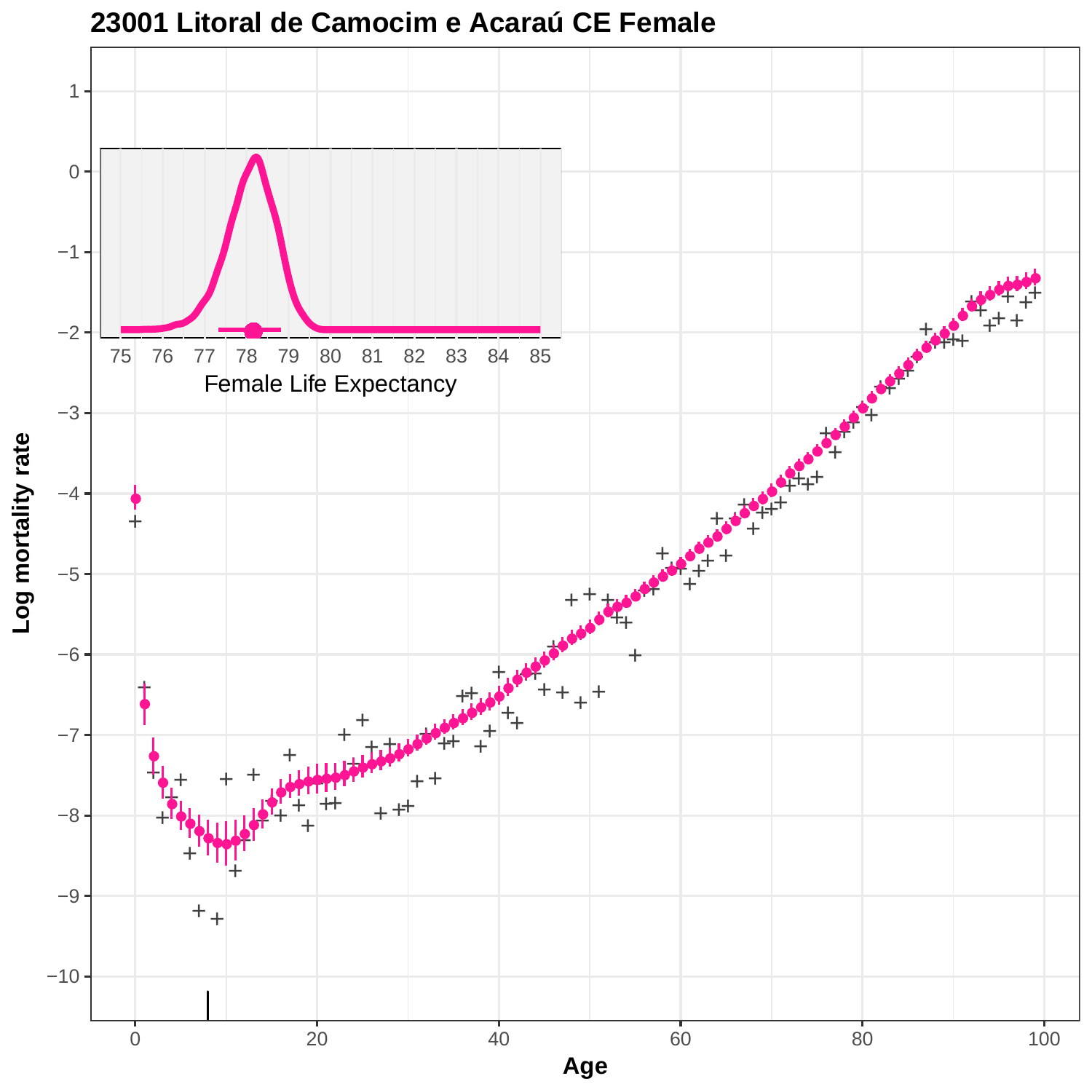**23002 Ibiapaba CE Female**

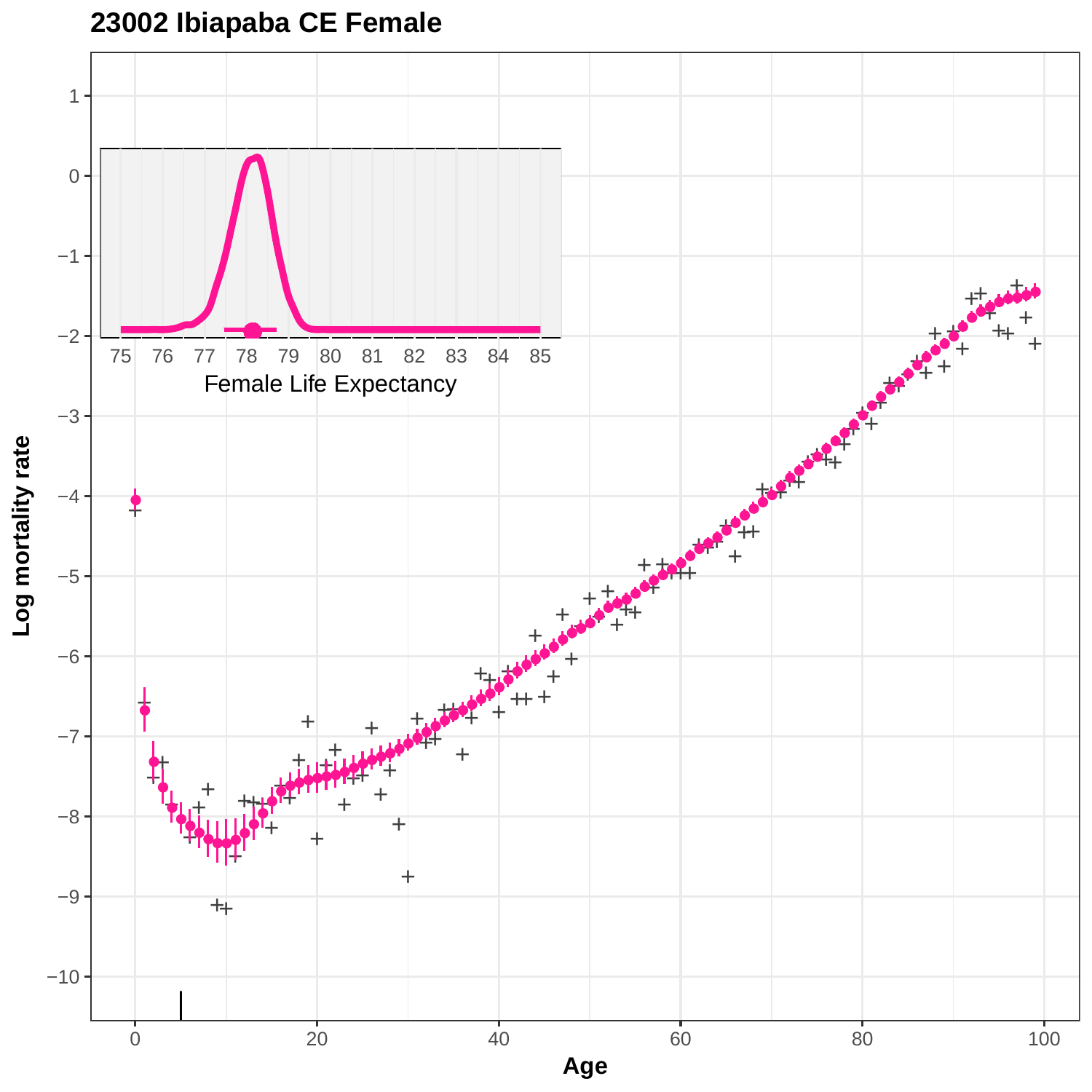

#### **23003 Coreaú CE Female**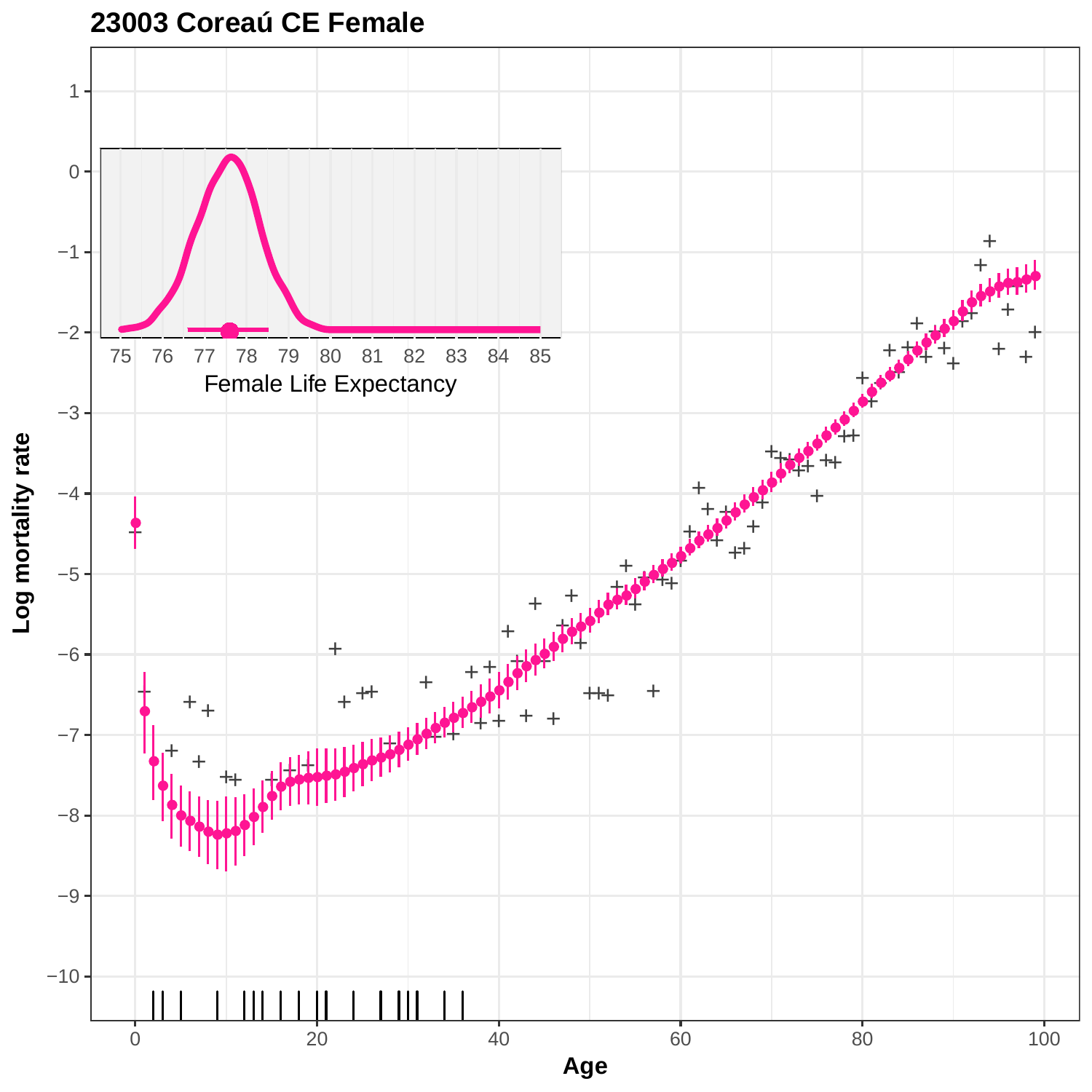

# **23004 Meruoca CE Female**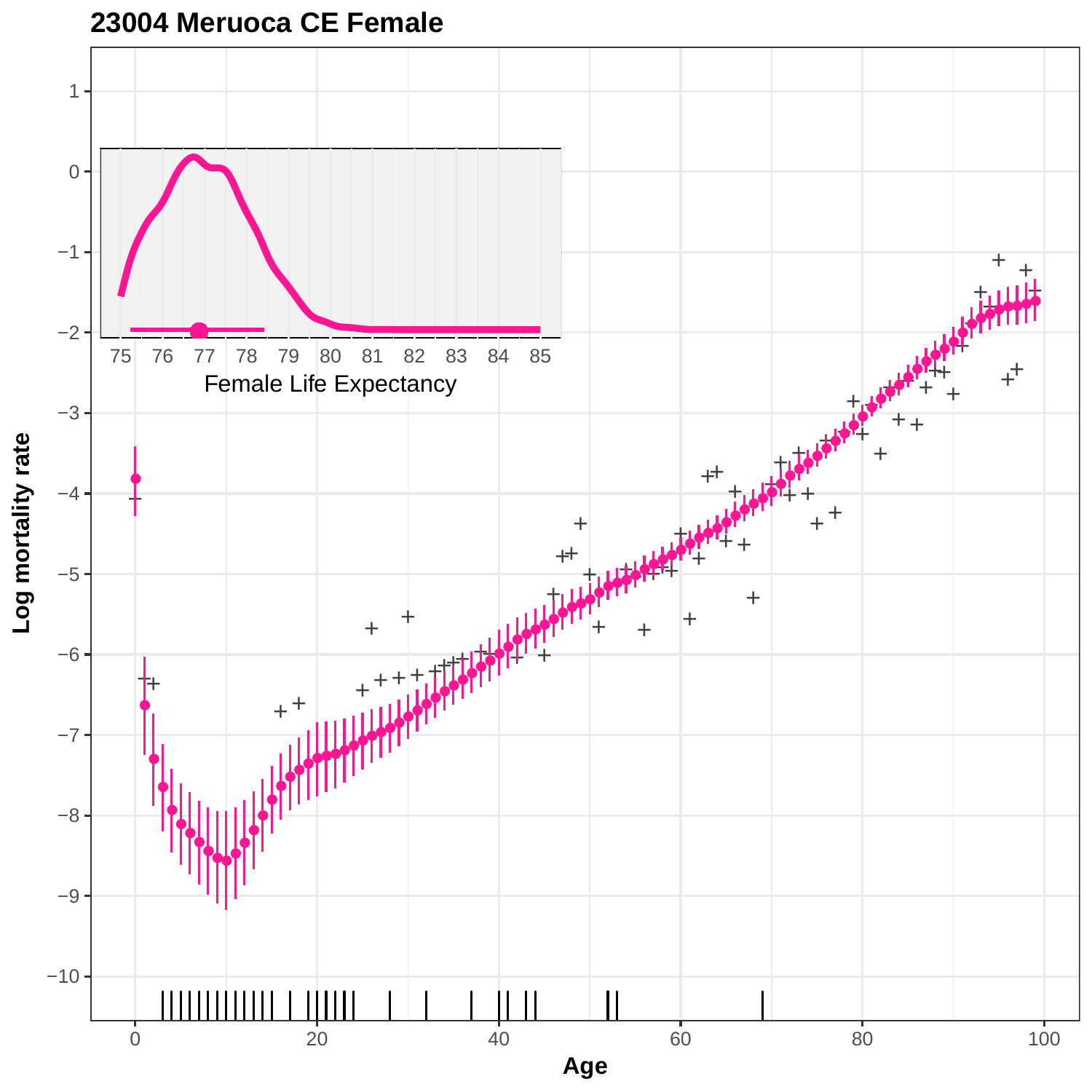

**23005 Sobral CE Female**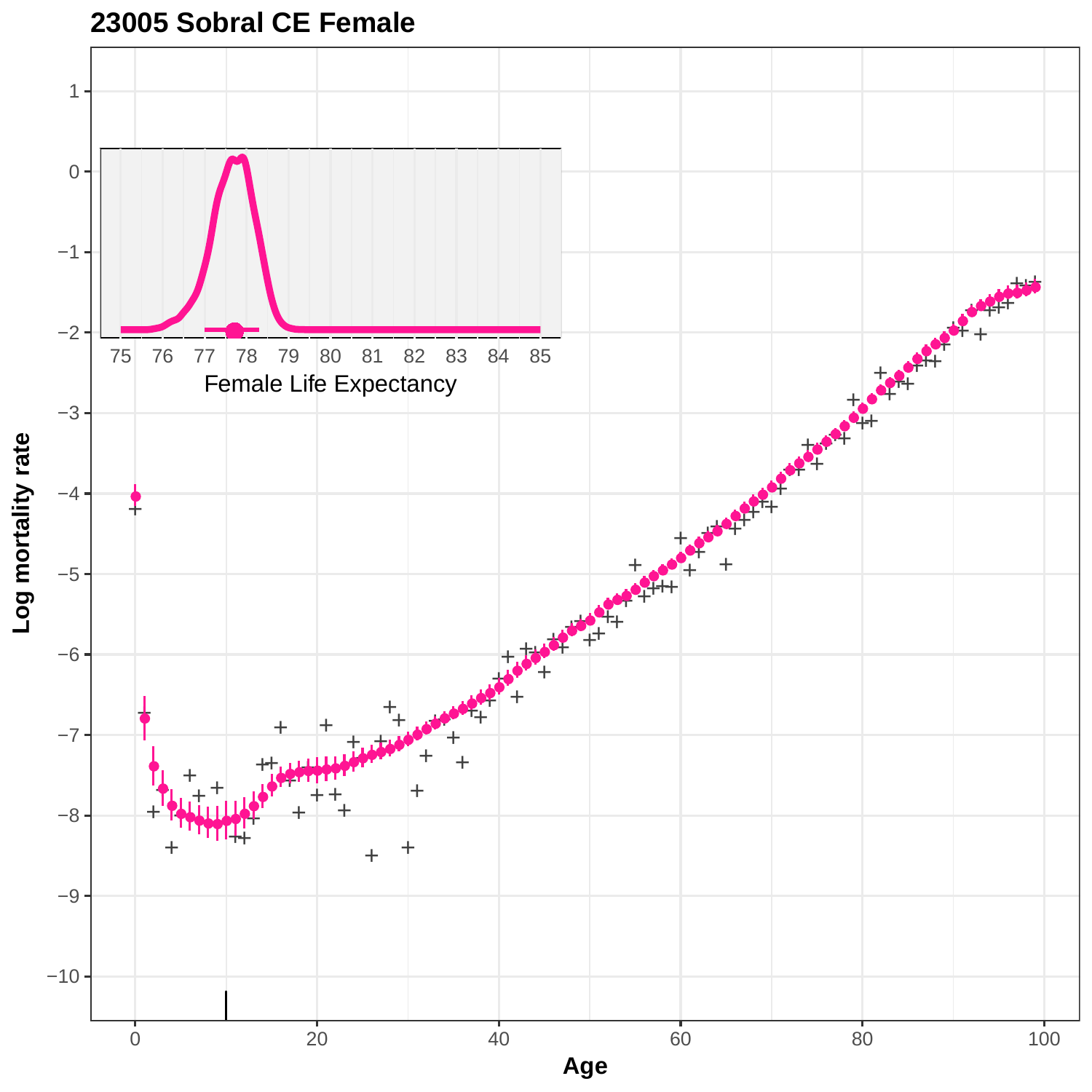# **23006 Ipu CE Female**

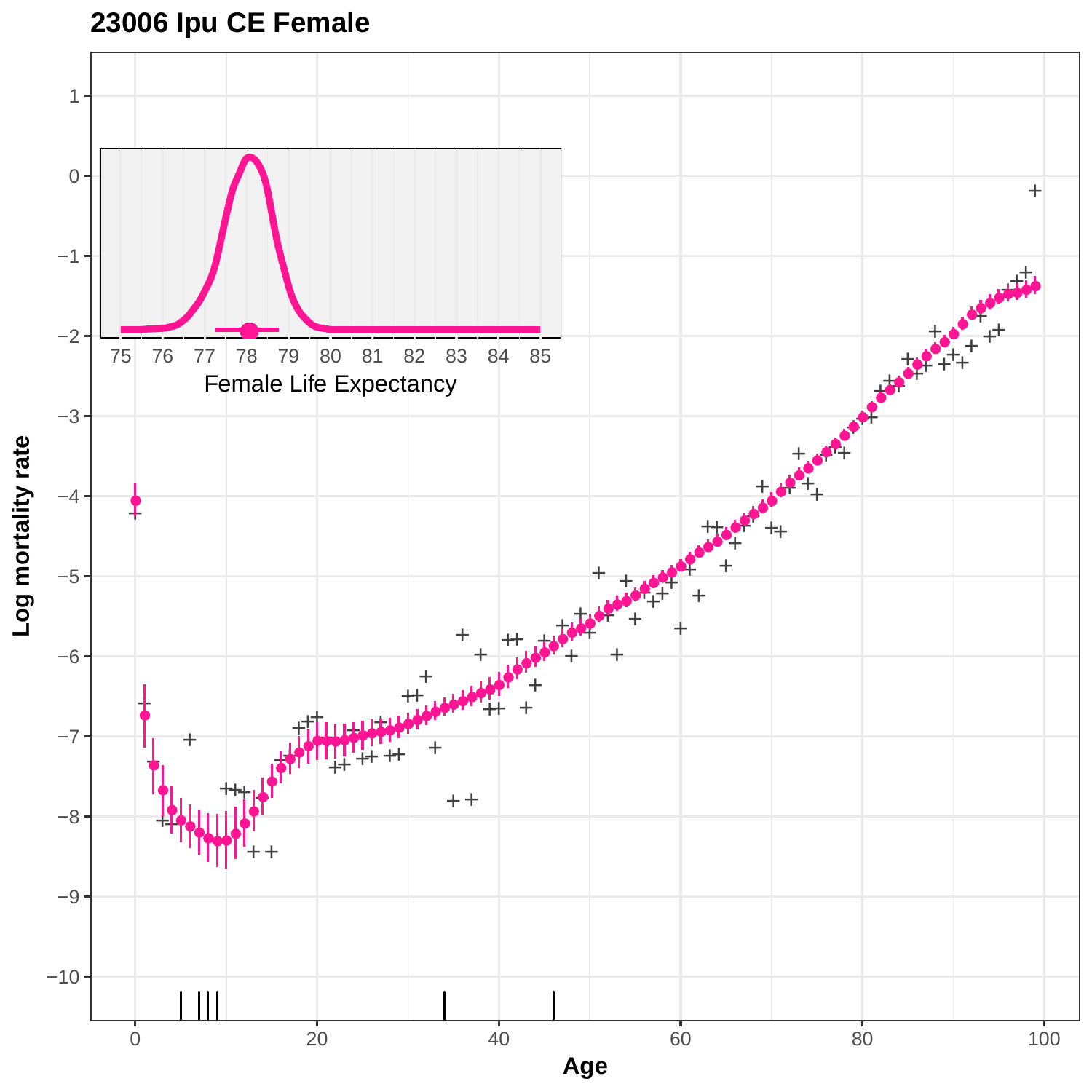

**23007 Santa Quitéria CE Female**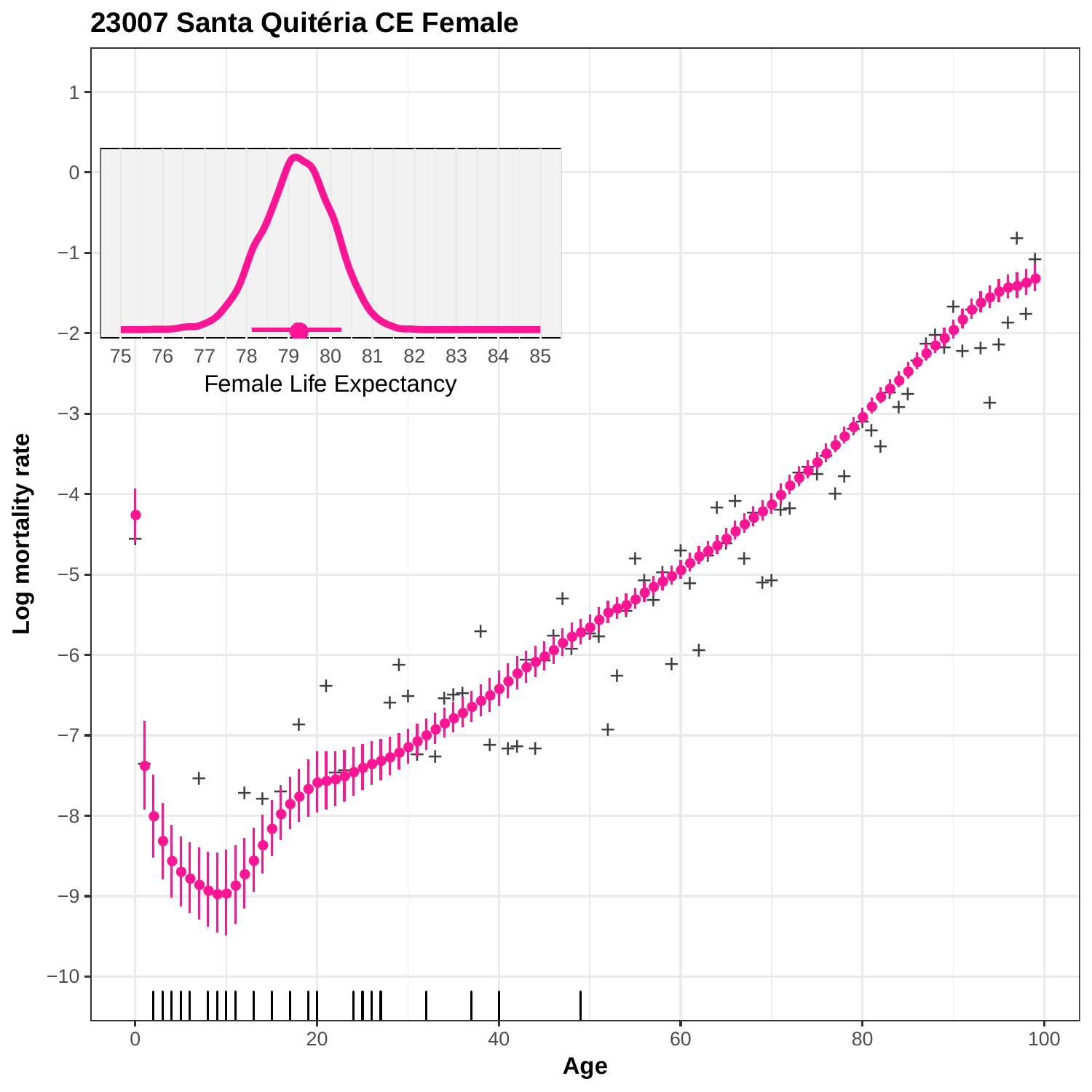

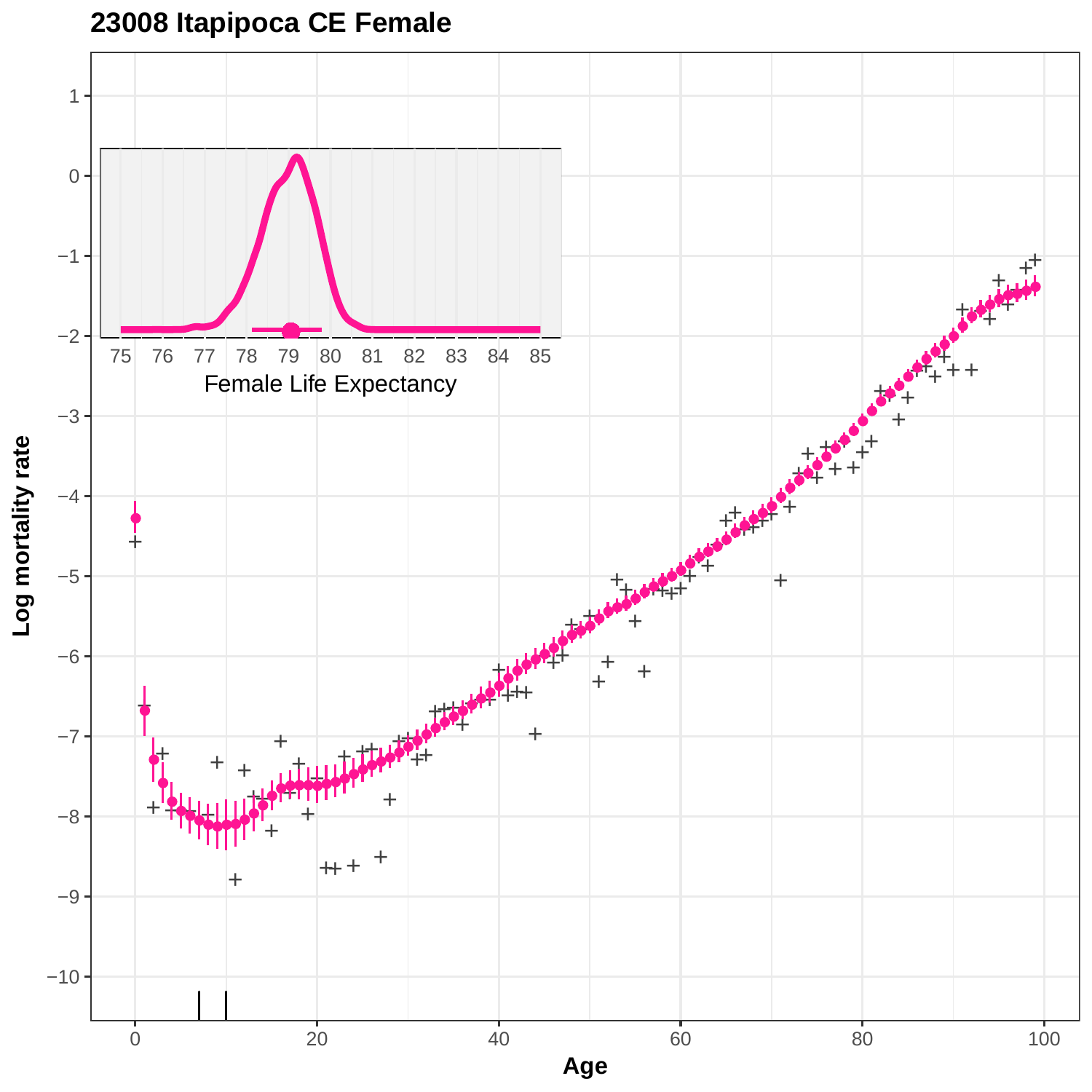

### **23009 Baixo Curu CE Female**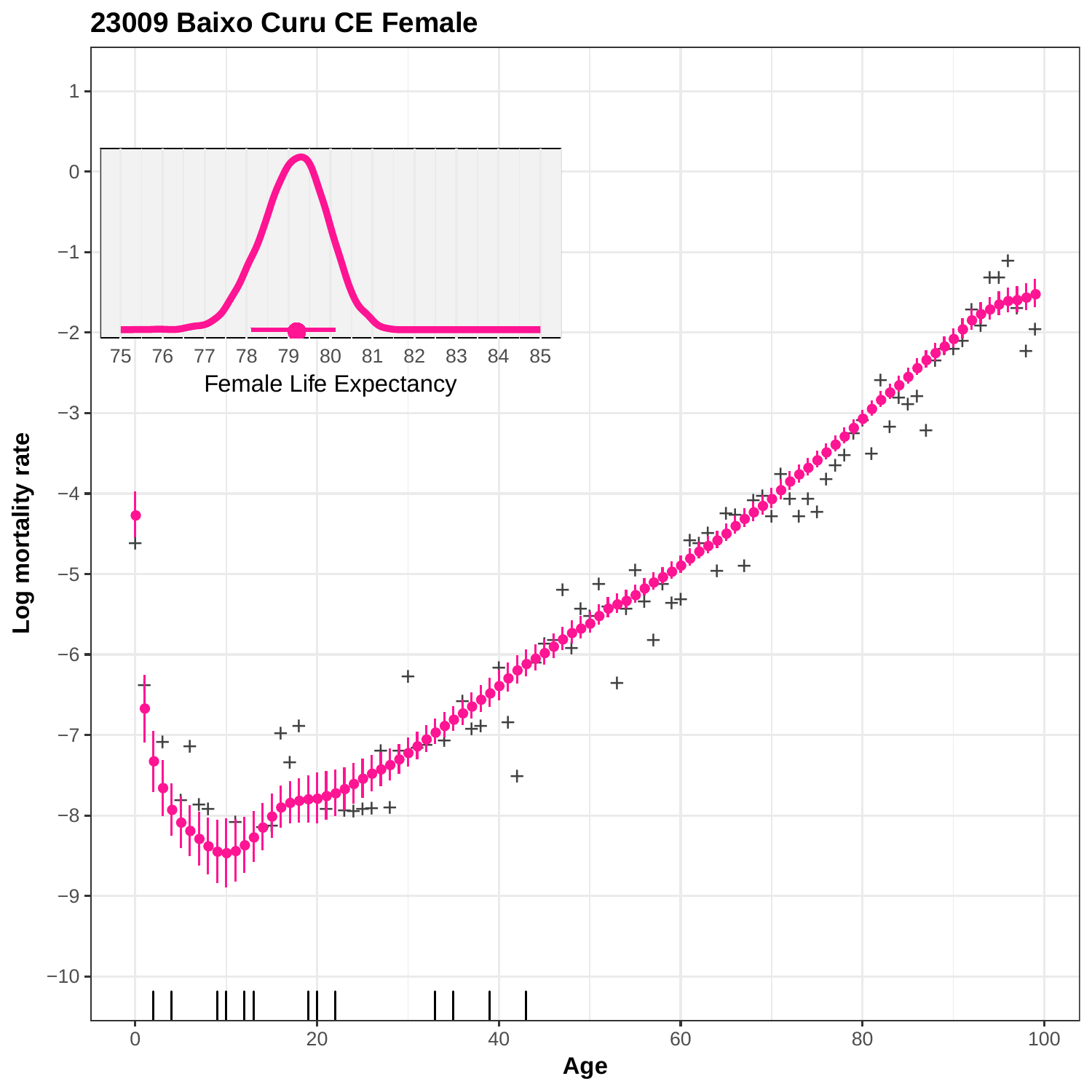

**23010 Uruburetama CE Female**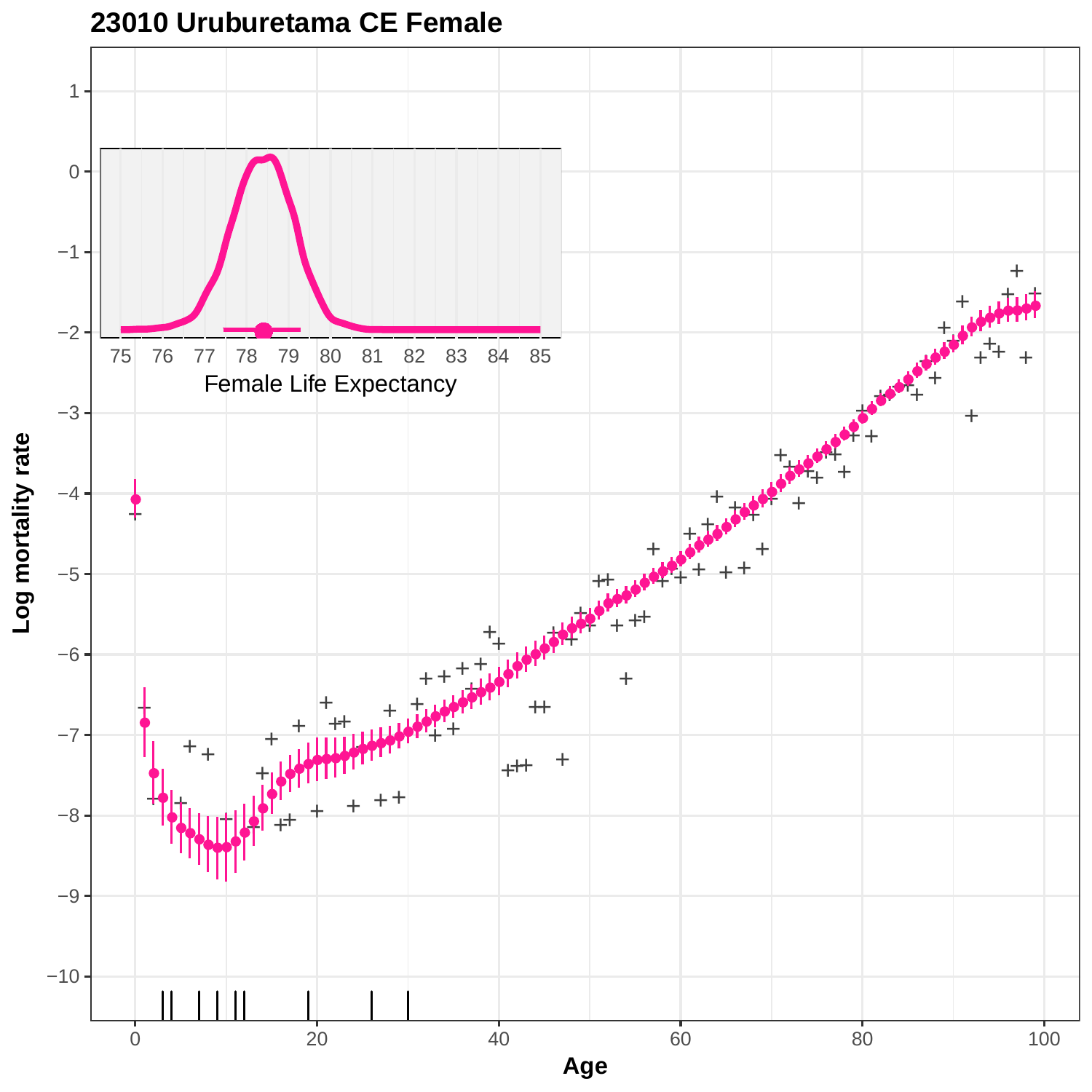

**23011 Médio Curu CE Female**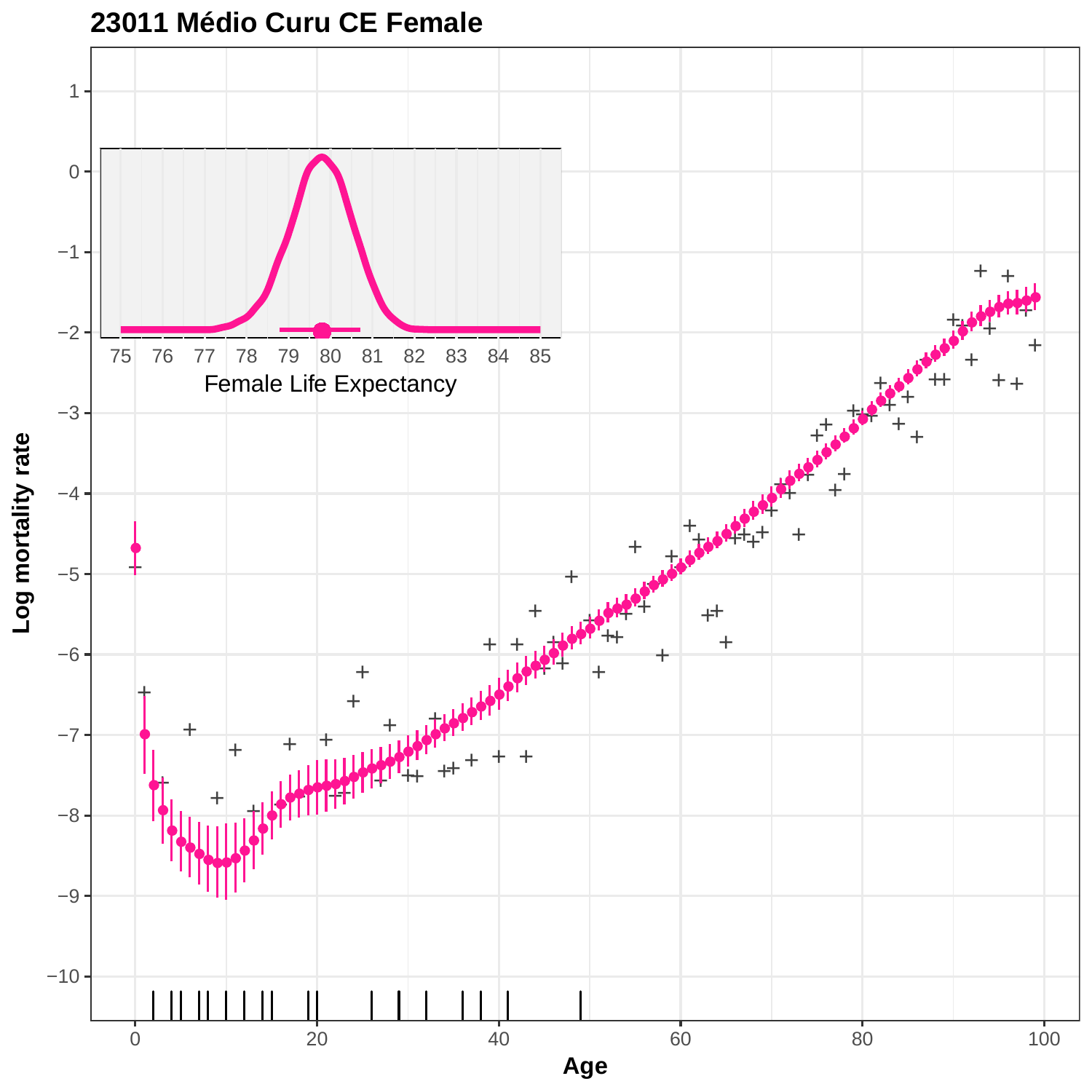

**23012 Canindé CE Female**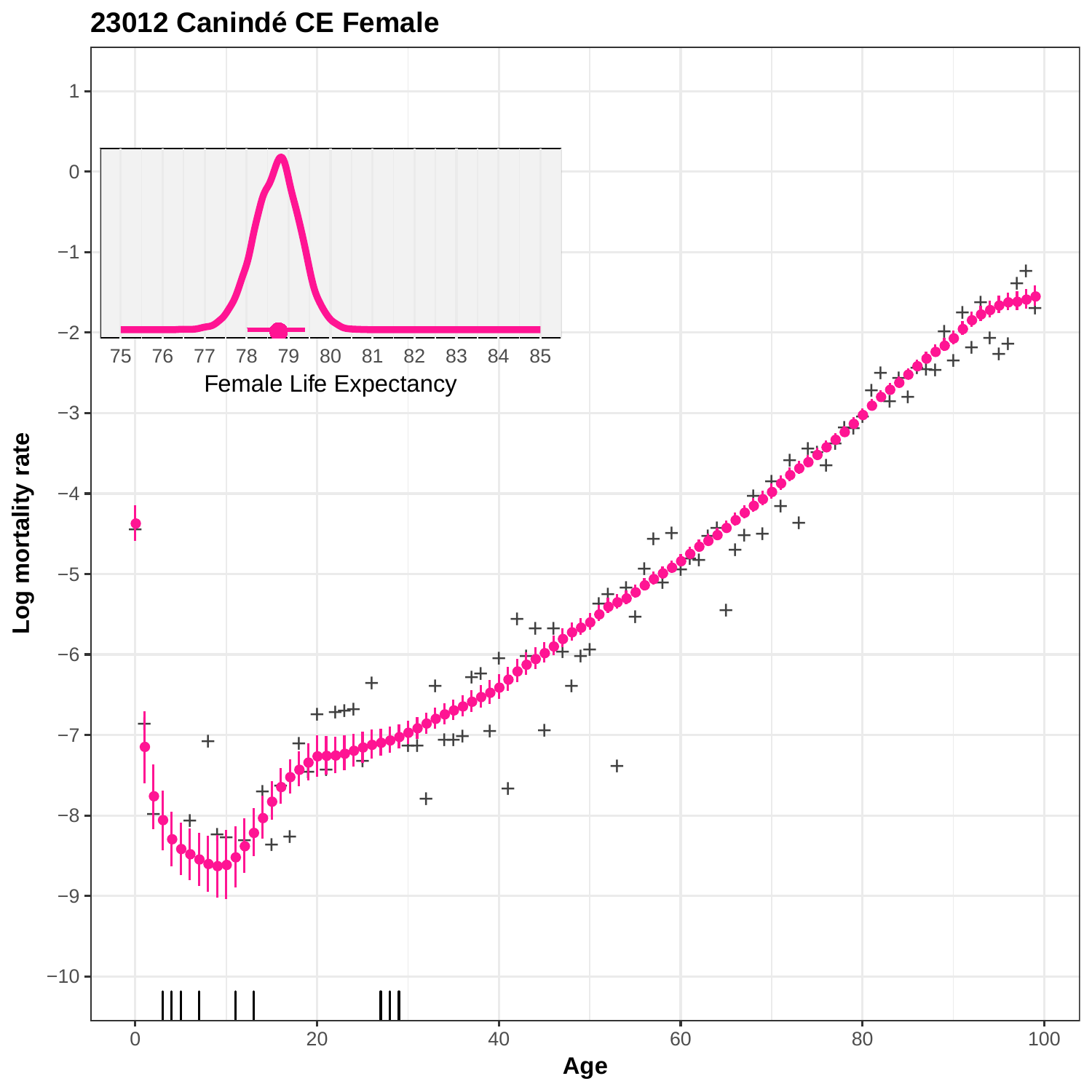

**23013 Baturité CE Female**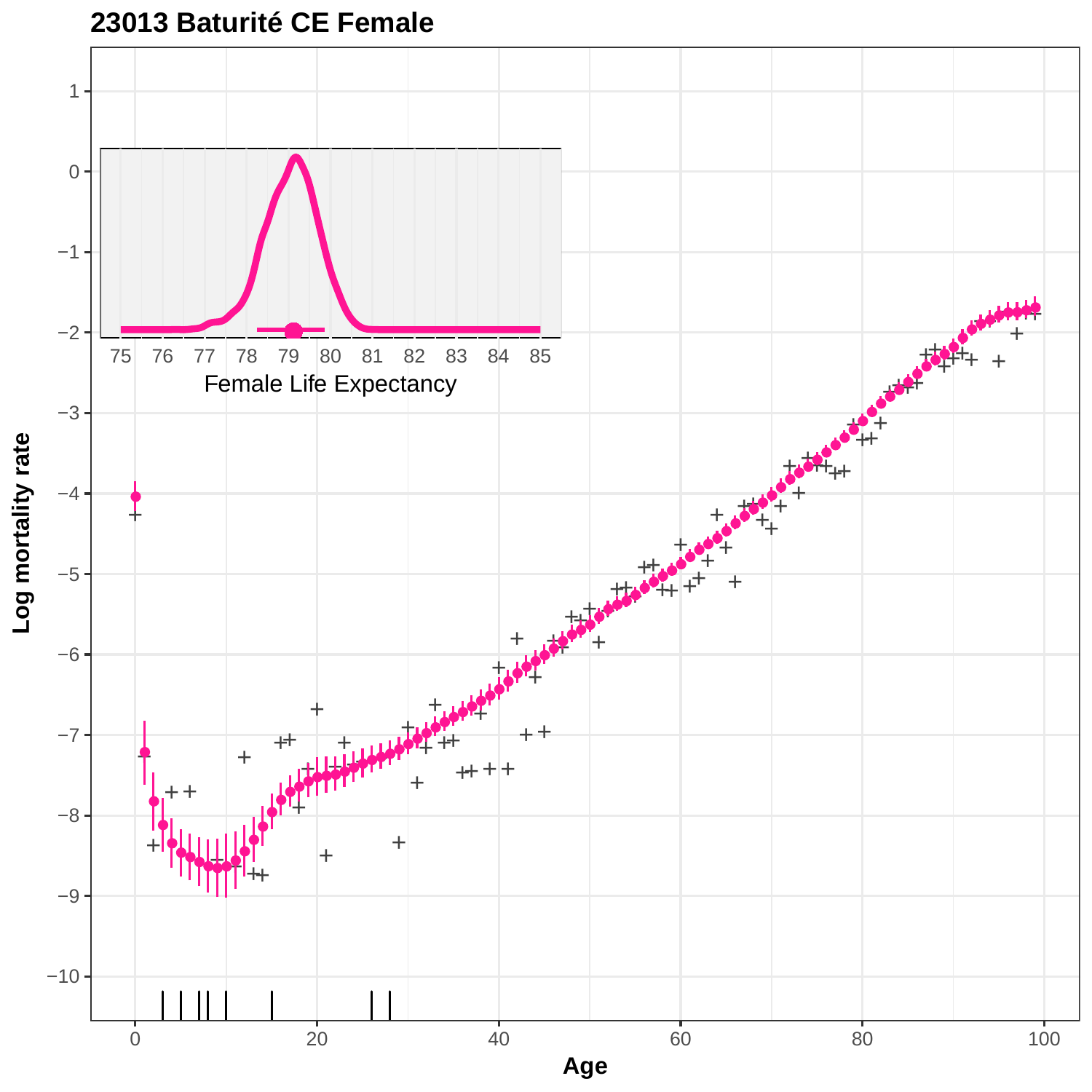

**23014 Chorozinho CE Female**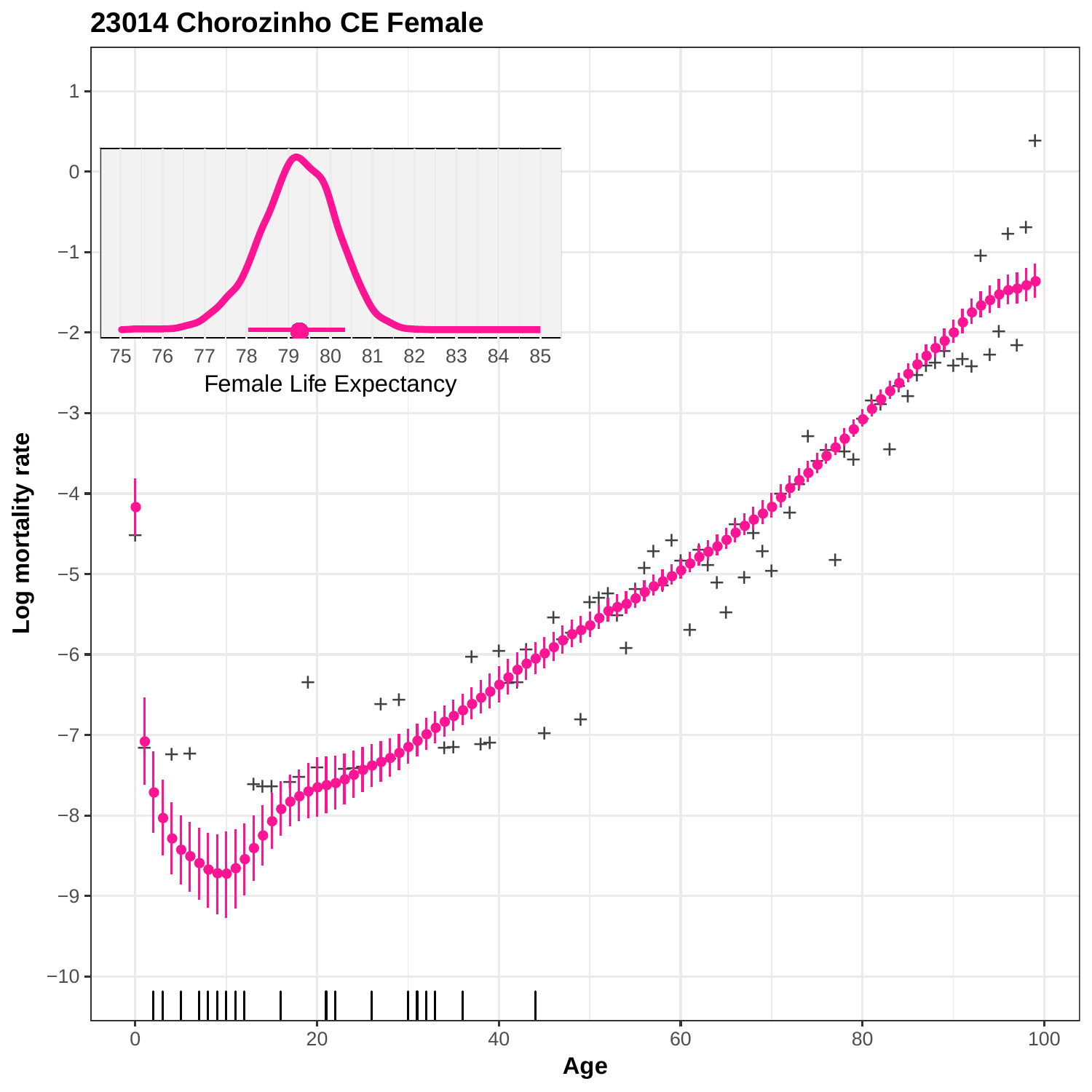

**23015 Cascavel CE Female**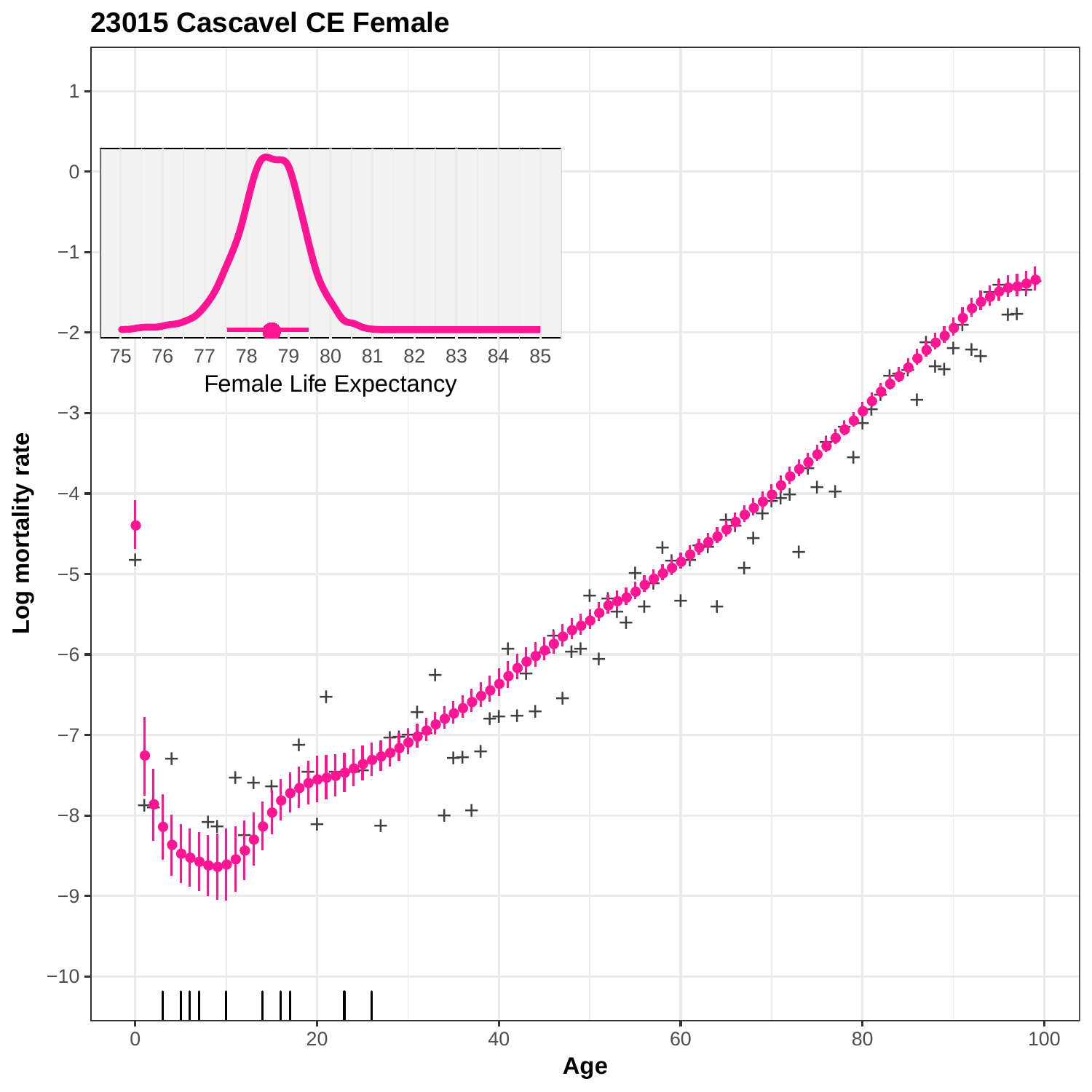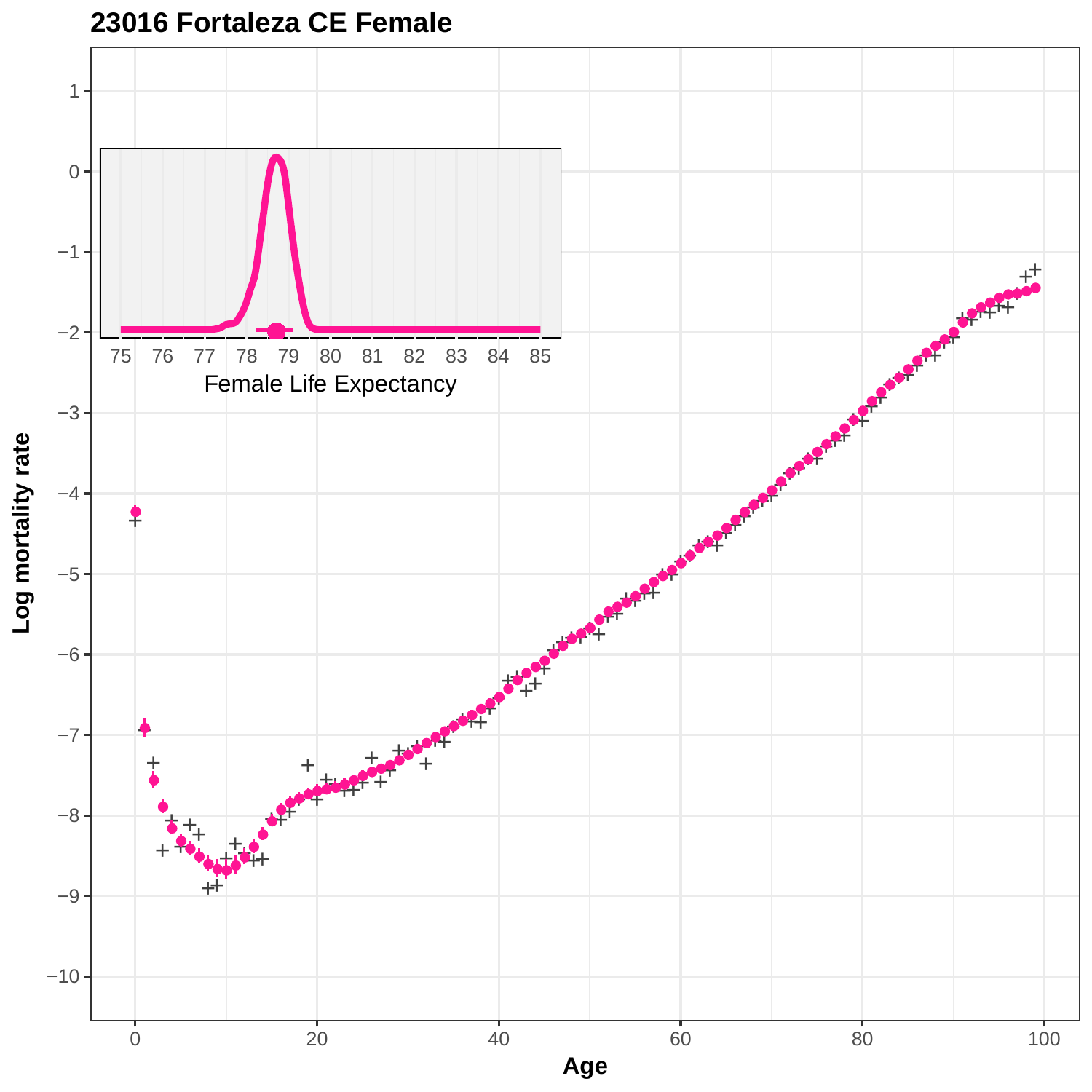

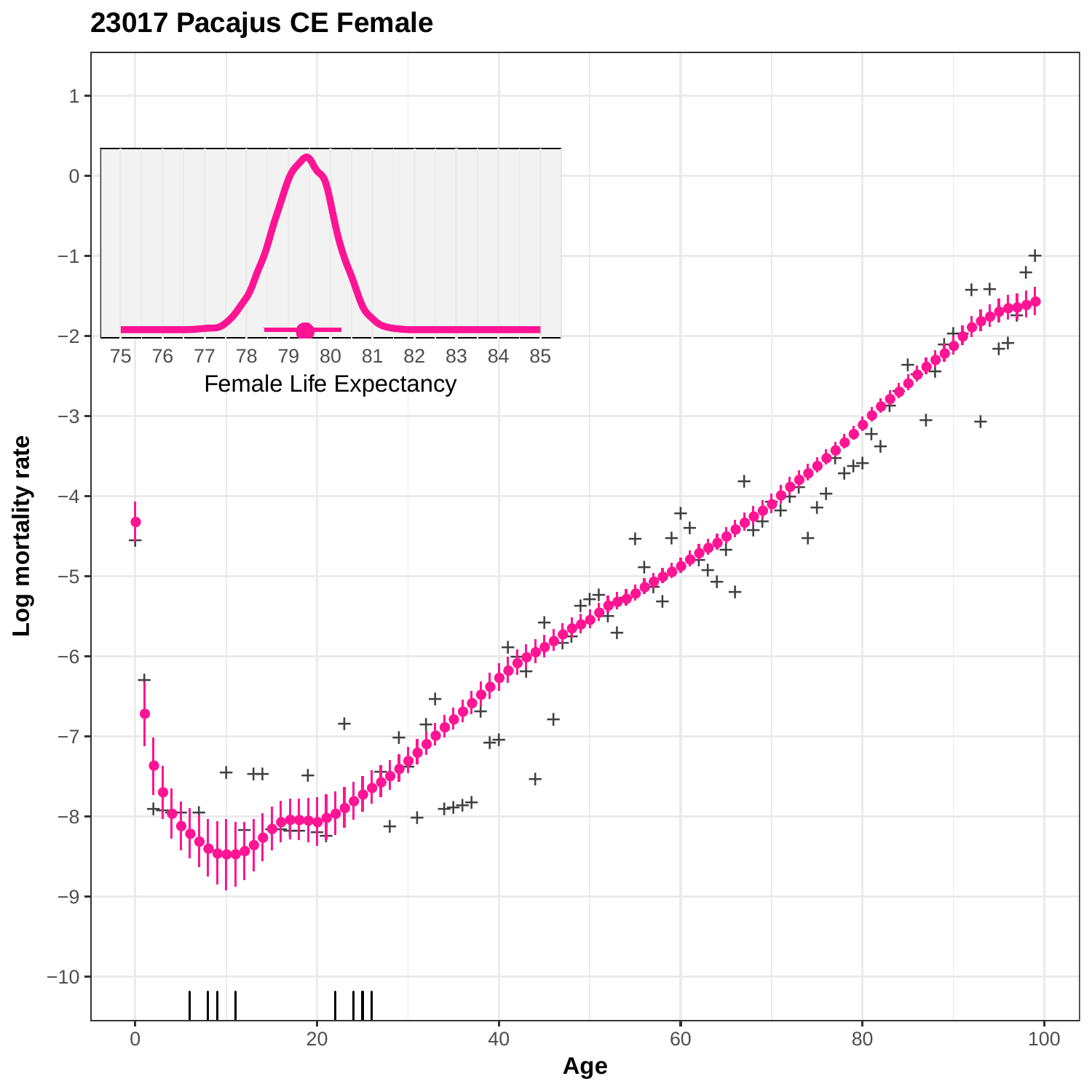

**23018 Sertão de Cratéus CE Female**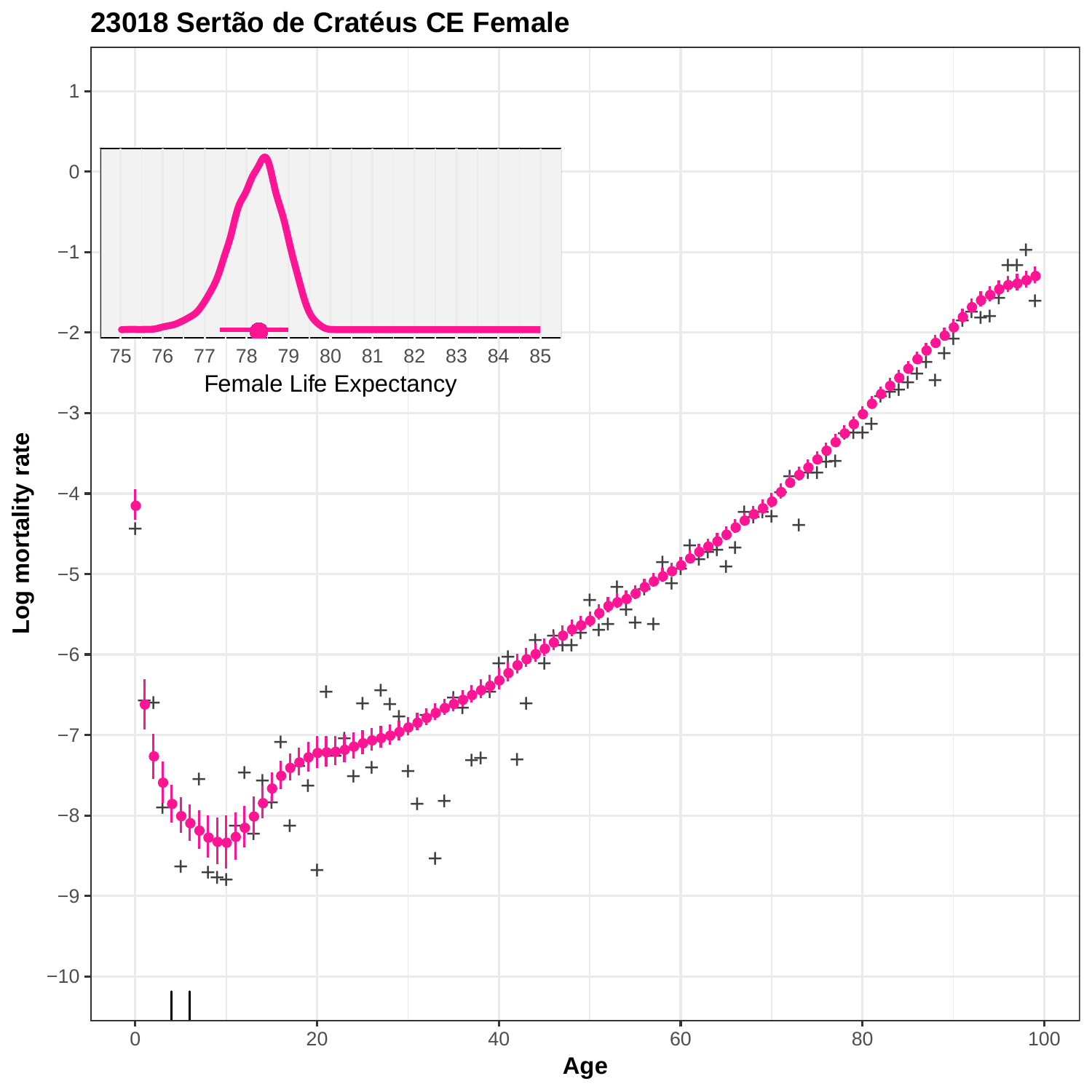

# **23019 Sertão de Quixeramobim CE Female**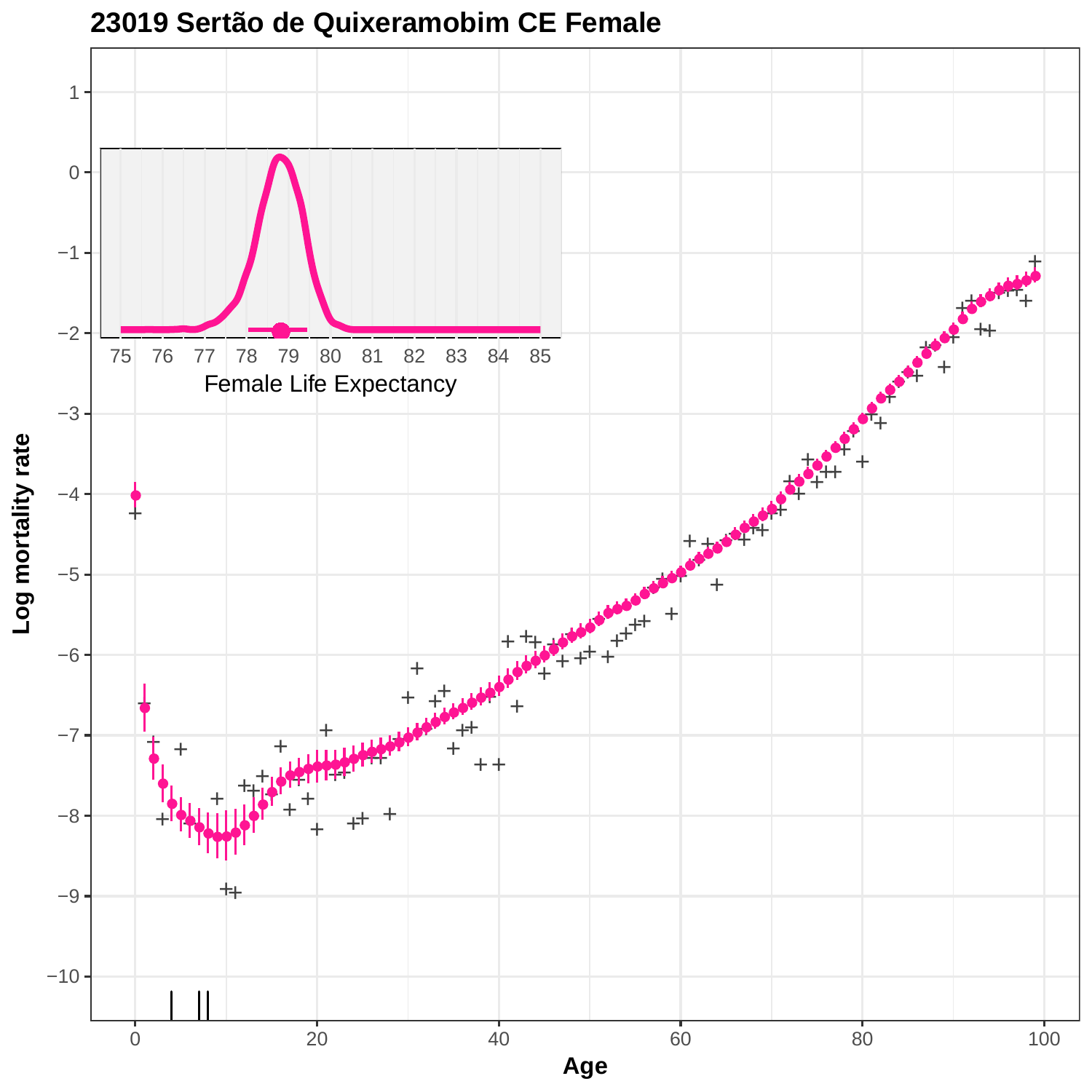

**23020 Sertão de Inhamuns CE Female**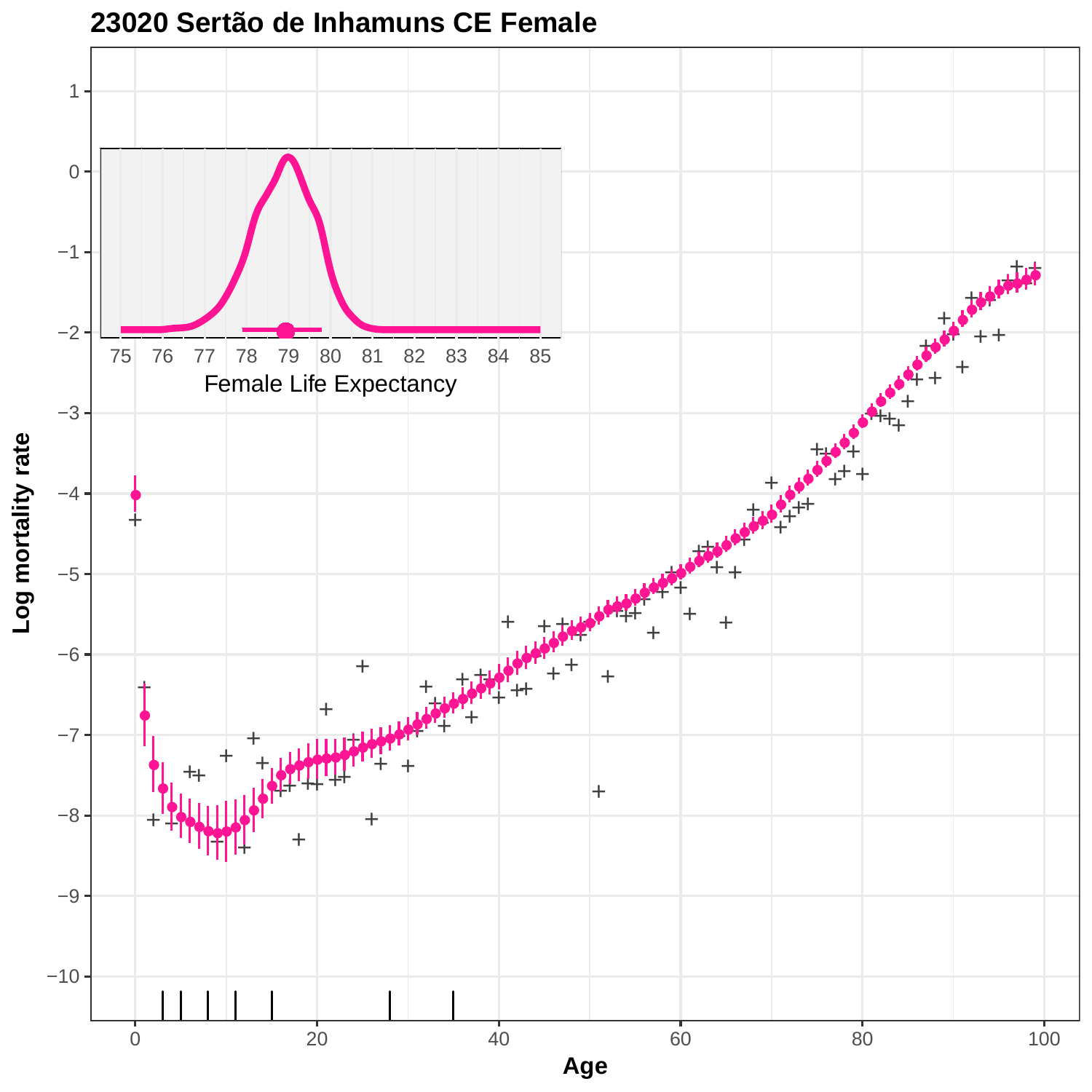

**23021 Sertão de Senador Pompeu CE Female**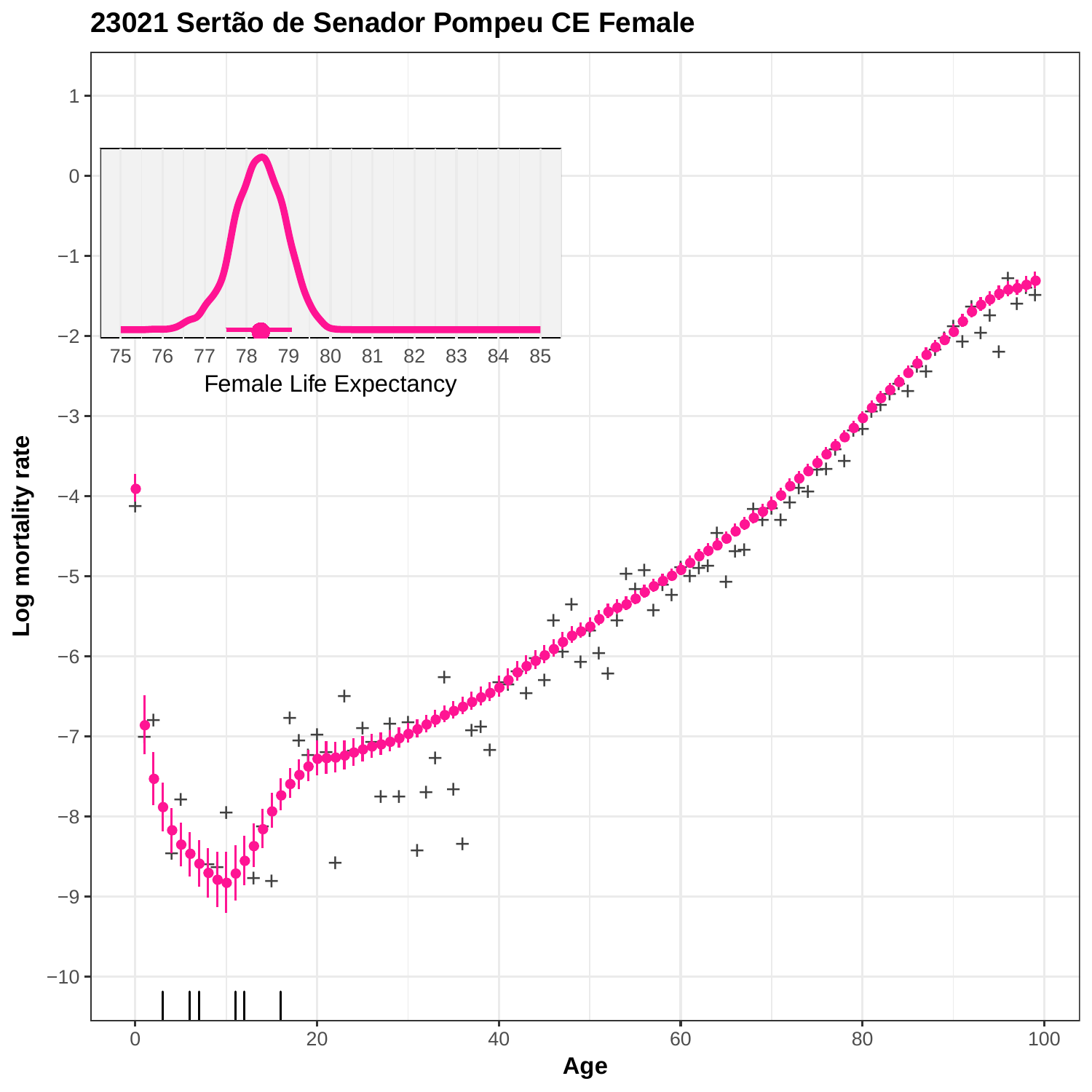

**23022 Litoral de Aracati CE Female**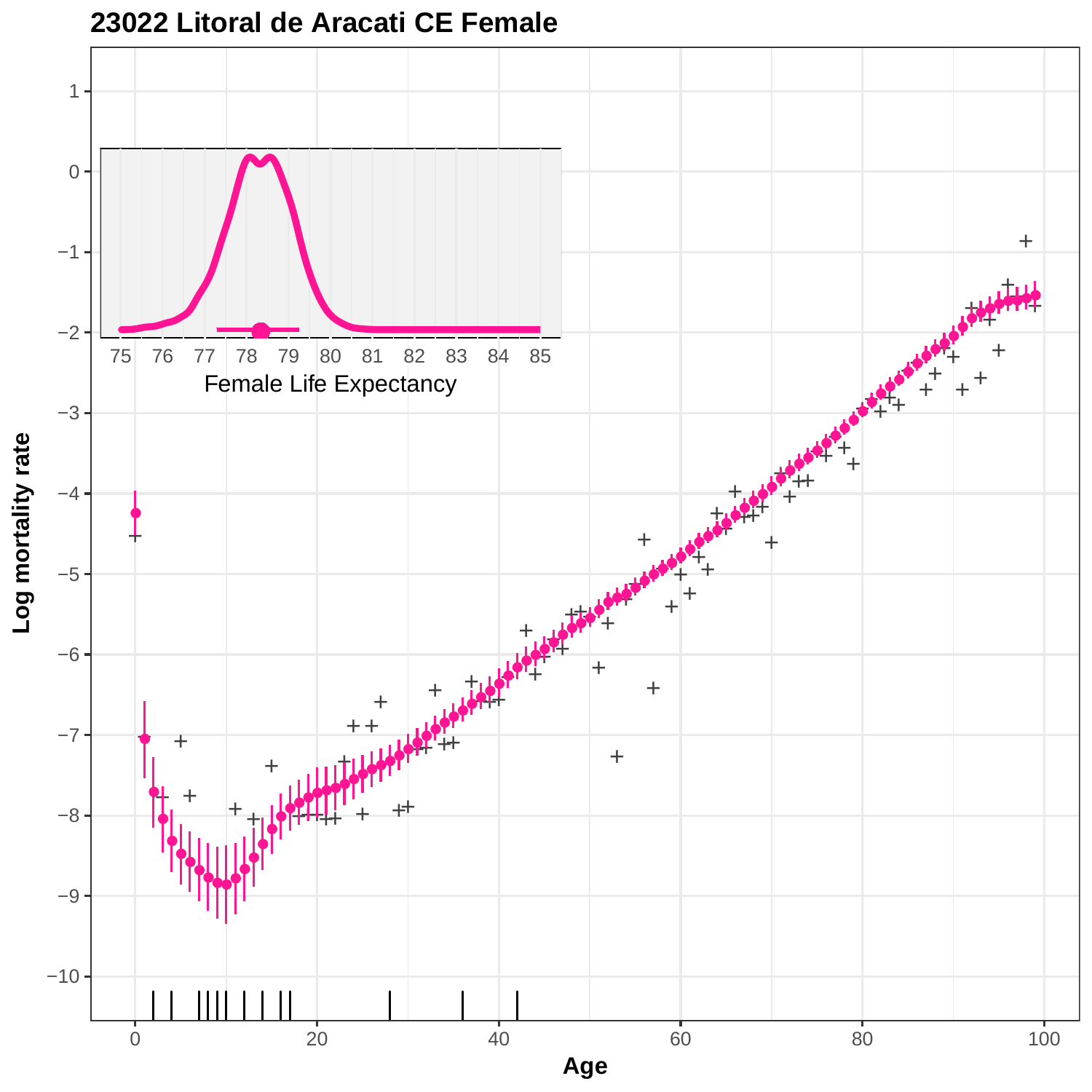

### **23023 Baixo Jaguaribe CE Female**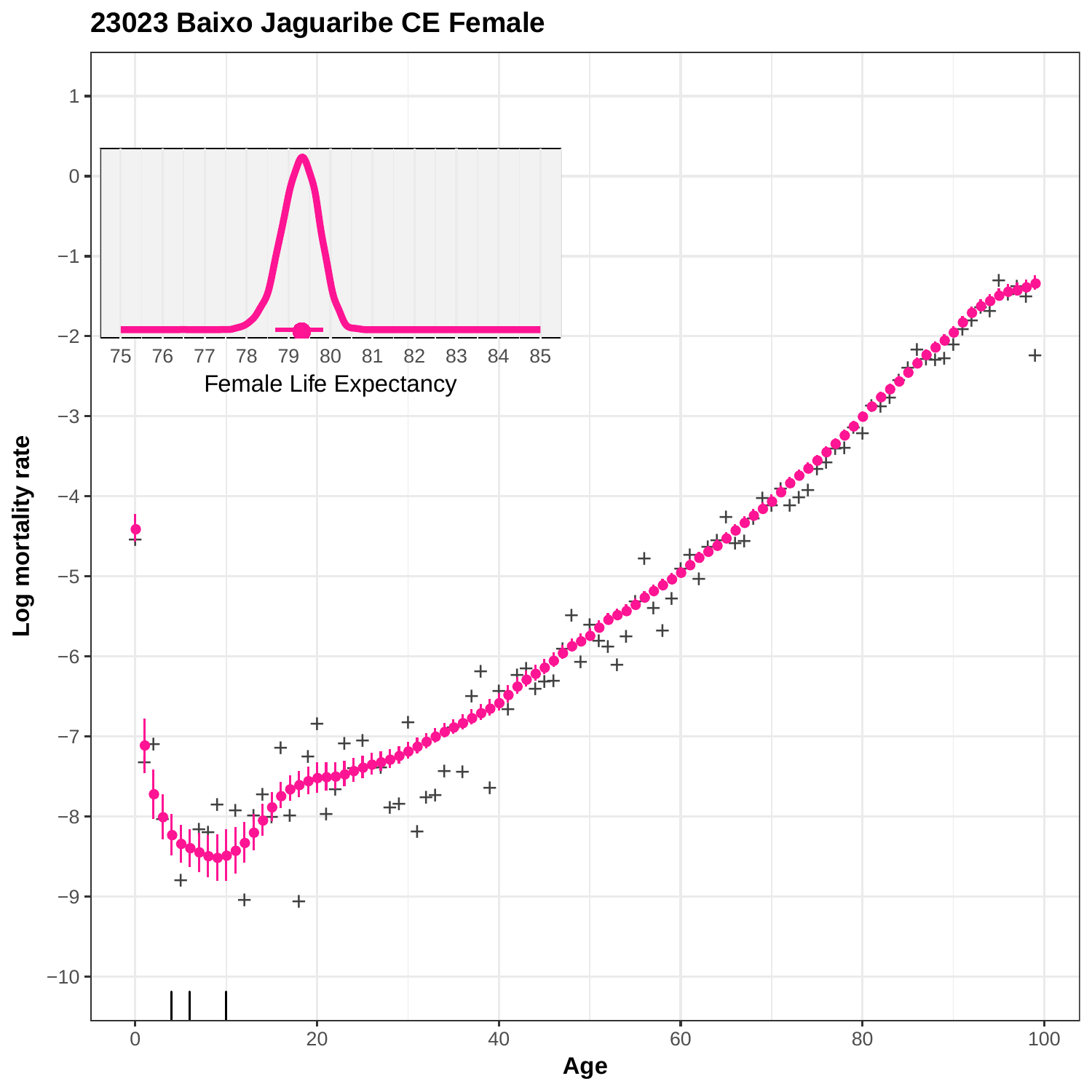

### **23024 Médio Jaguaribe CE Female**

0 20 20 40 60 80 80 100 **Age**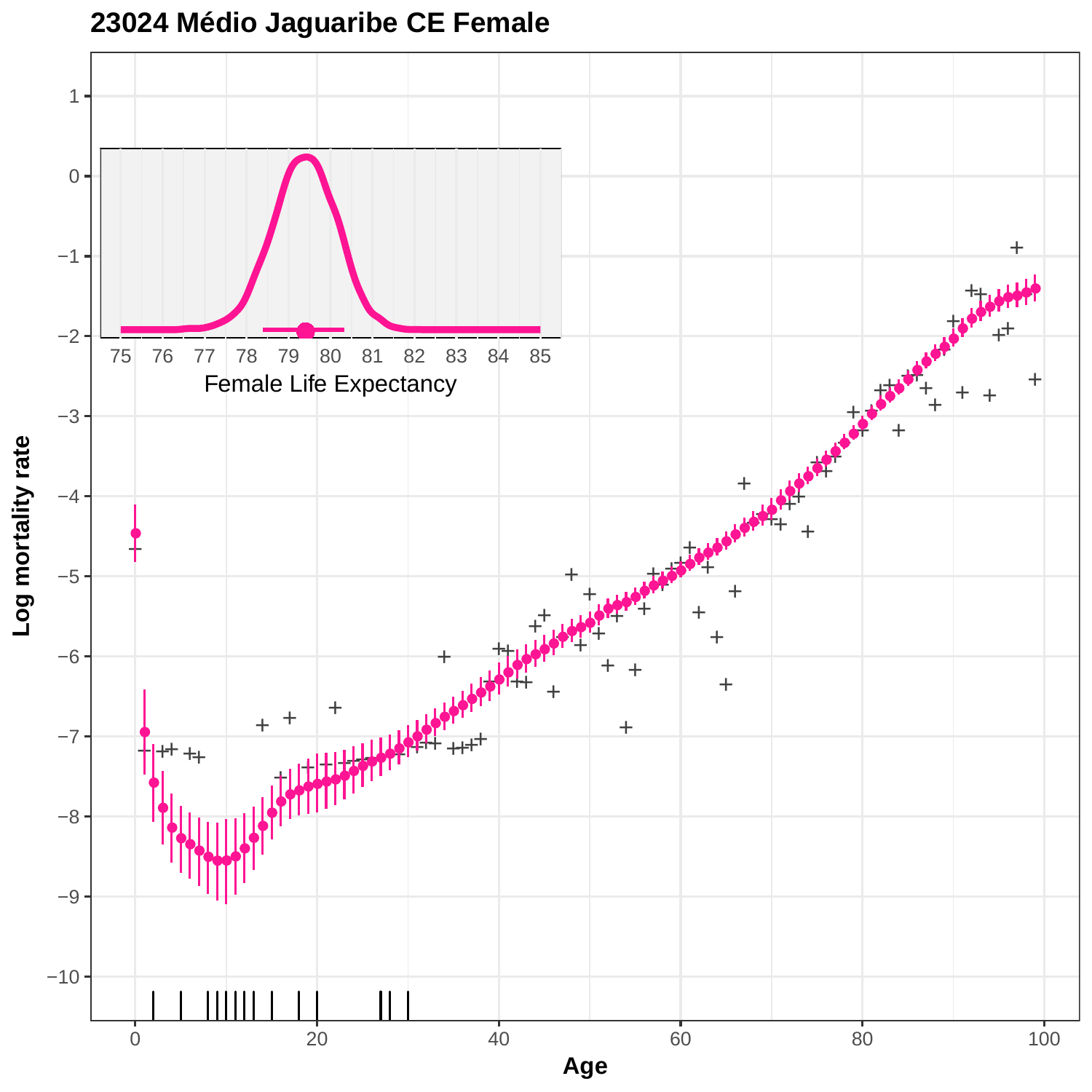

### **23025 Serra do Pereiro CE Female**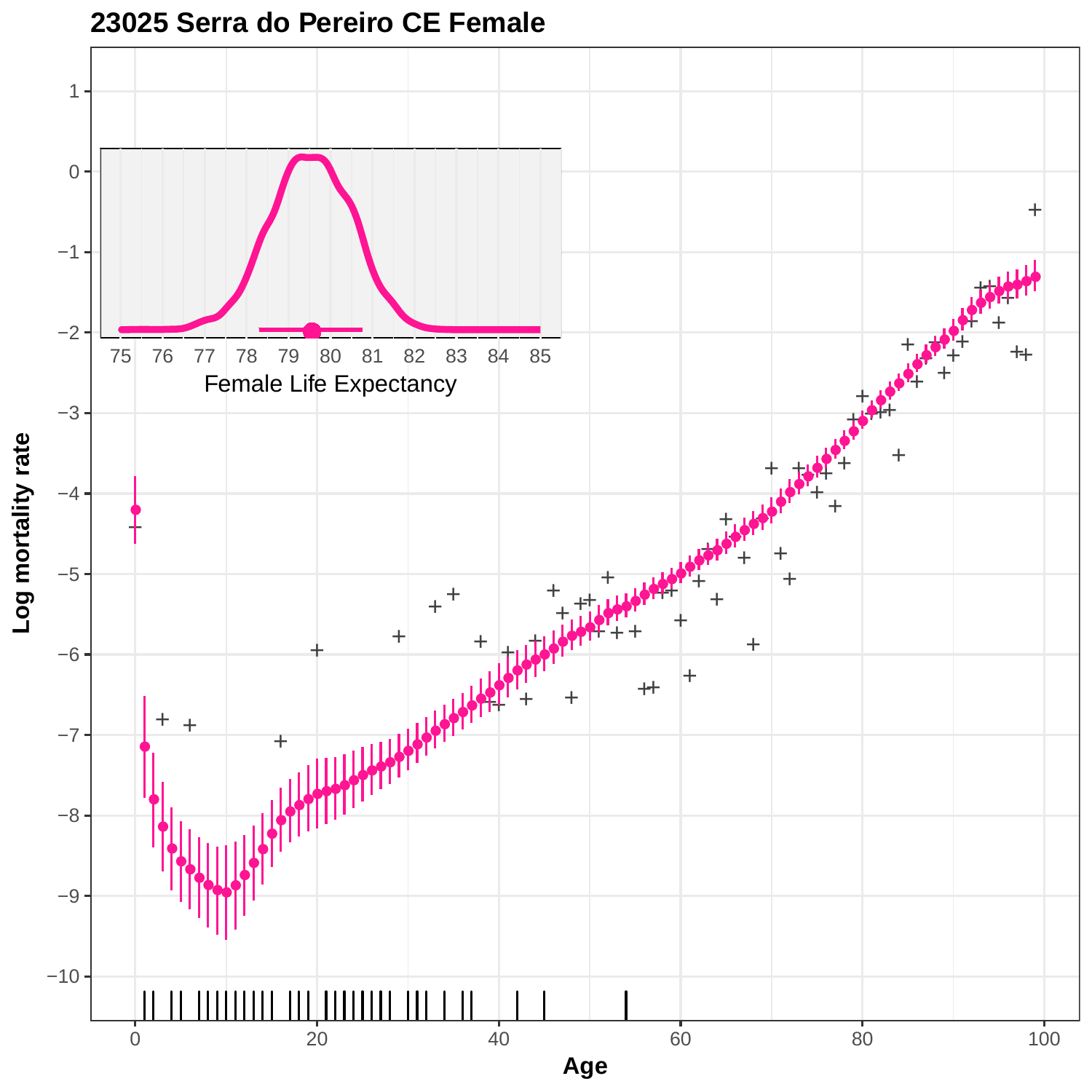# **23026 Iguatu CE Female**

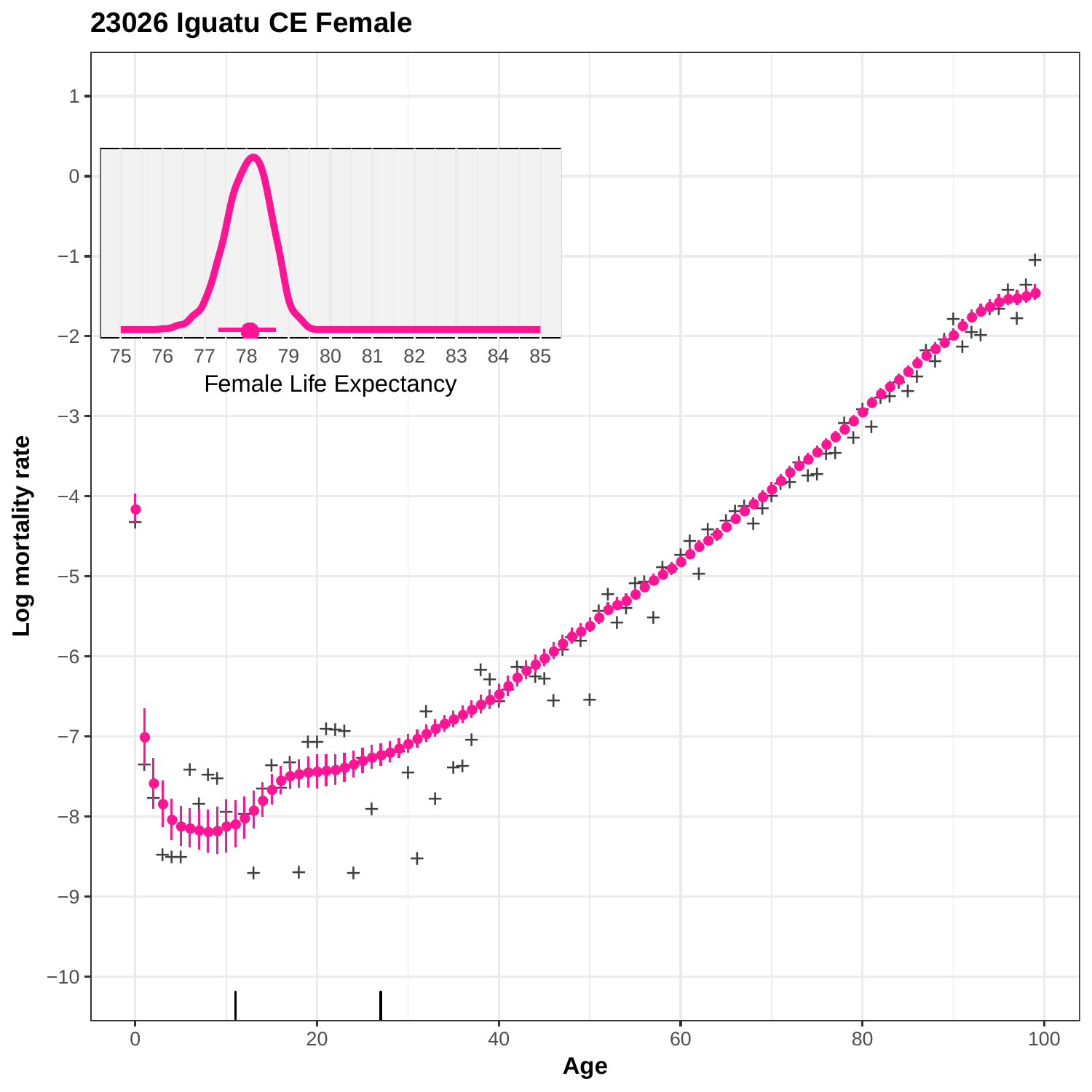![](_page_26_Figure_0.jpeg)

![](_page_26_Figure_1.jpeg)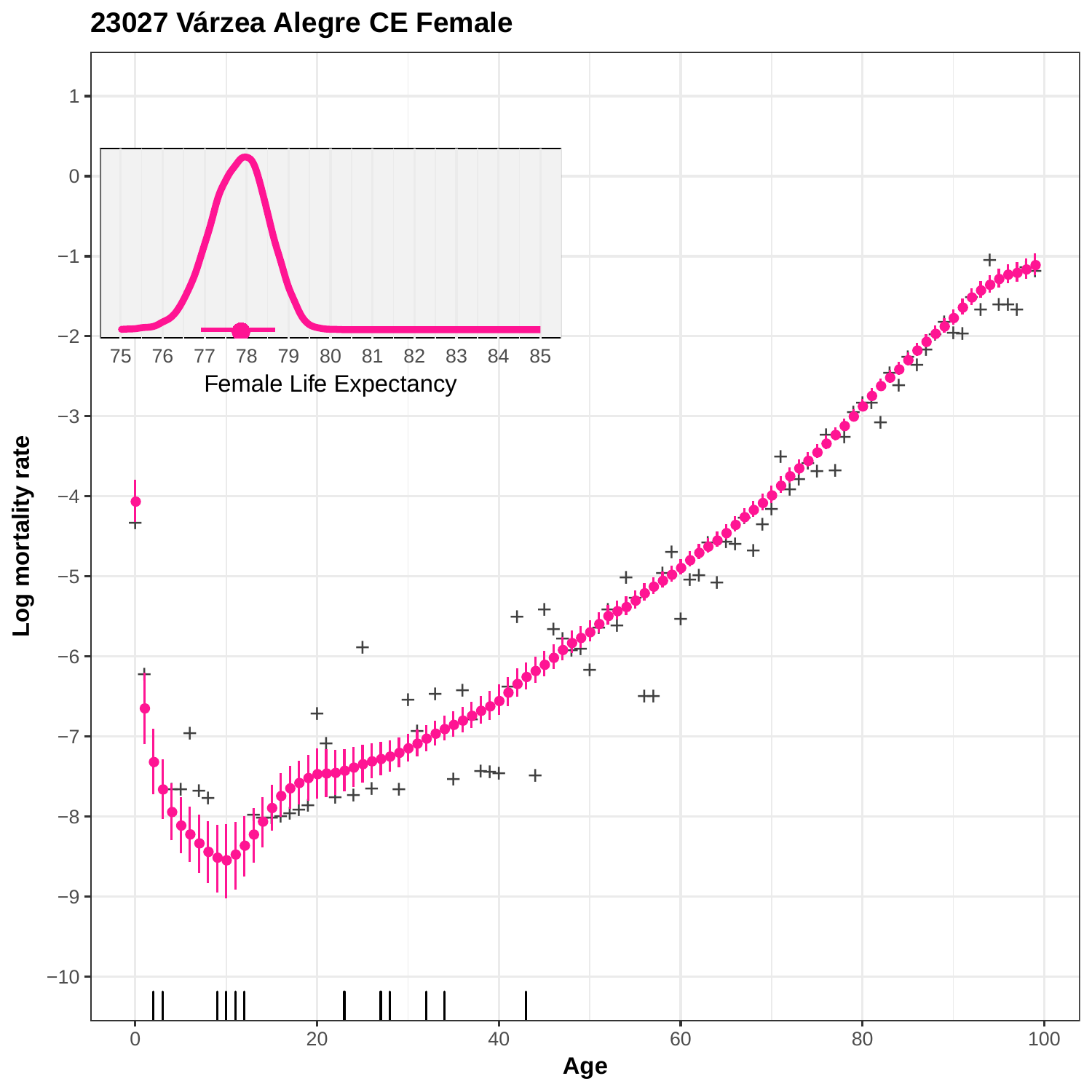![](_page_27_Figure_0.jpeg)

**23028 Lavras da Mangabeira CE Female**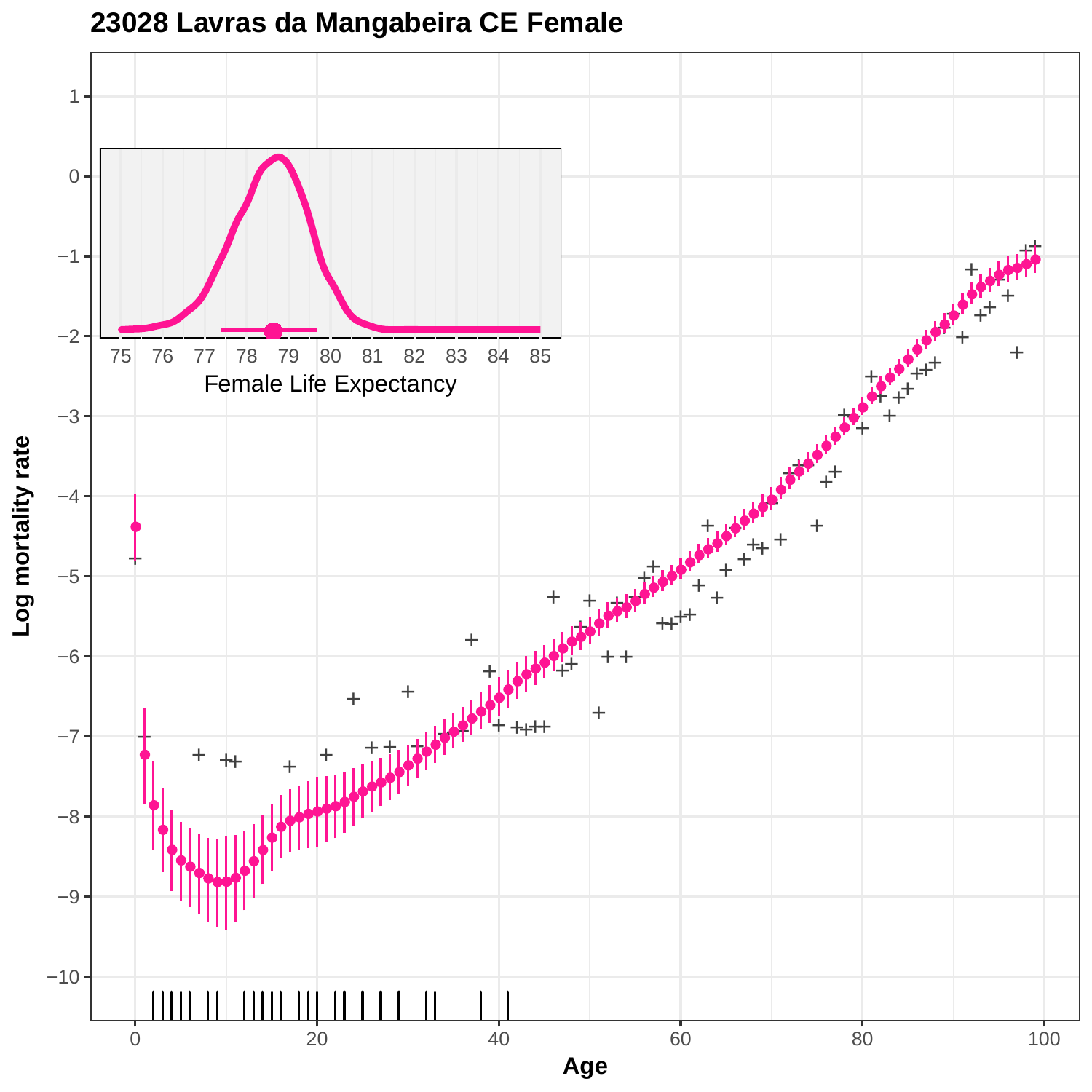![](_page_28_Figure_0.jpeg)

### **23029 Chapada do Araripe CE Female**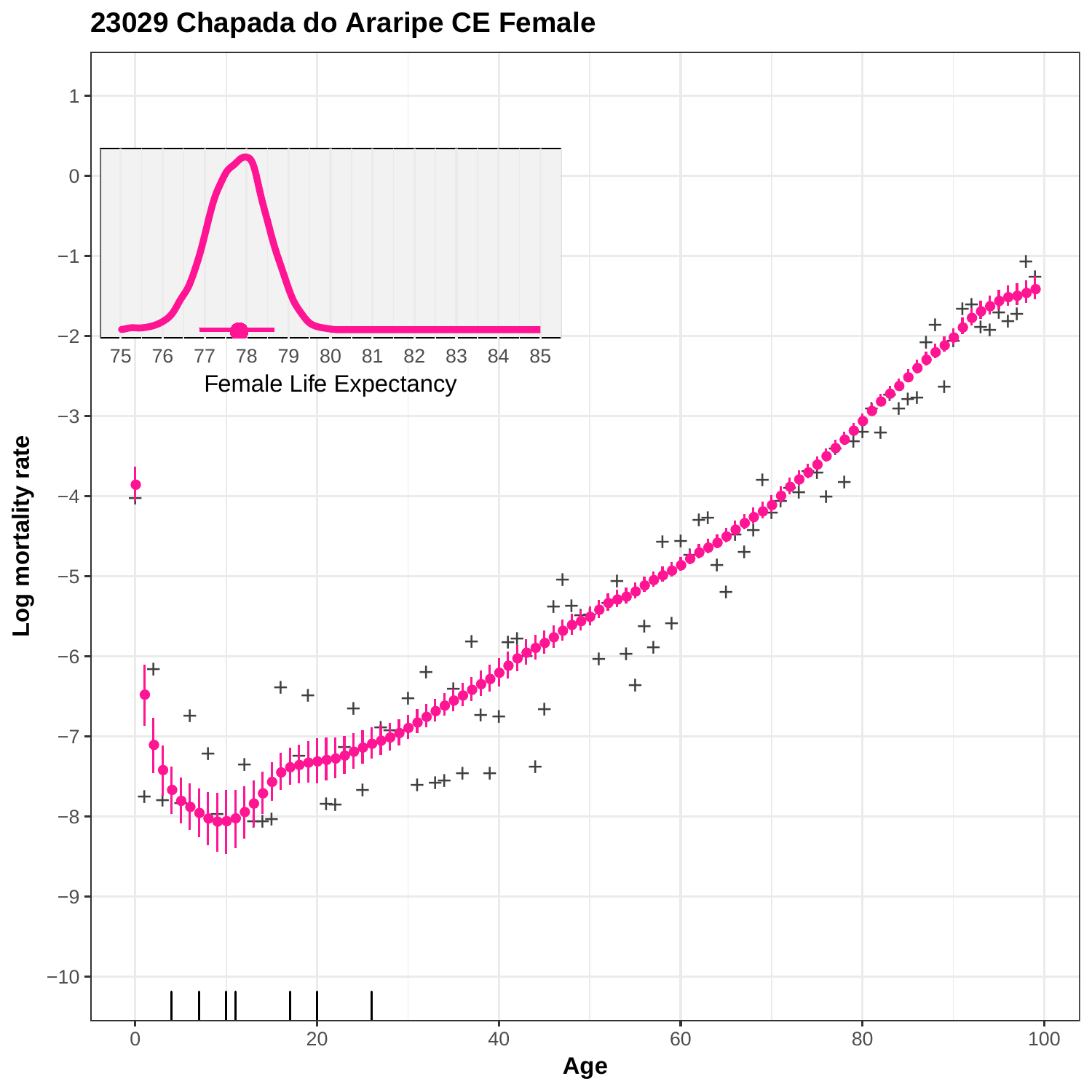![](_page_29_Figure_0.jpeg)

![](_page_29_Figure_1.jpeg)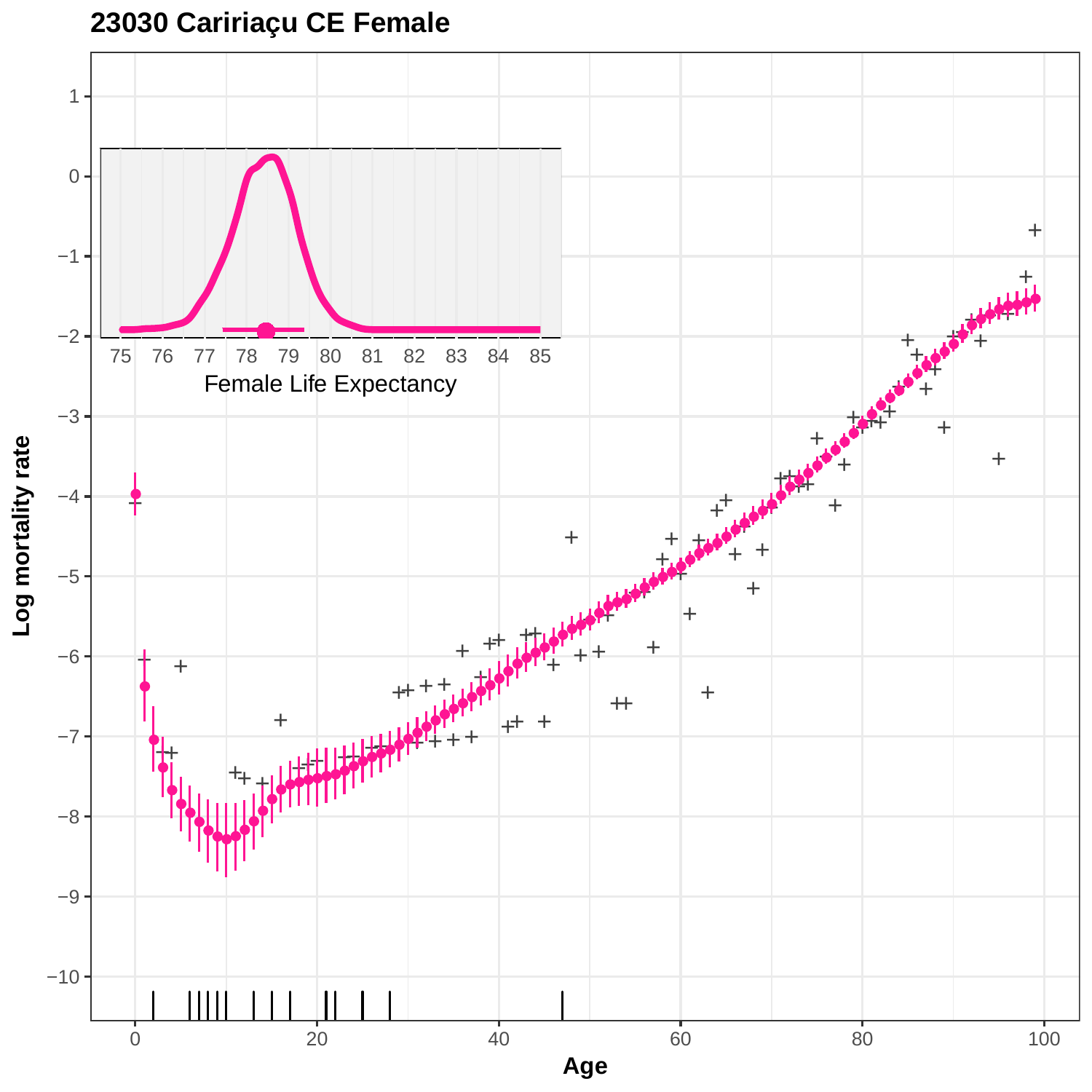![](_page_30_Figure_0.jpeg)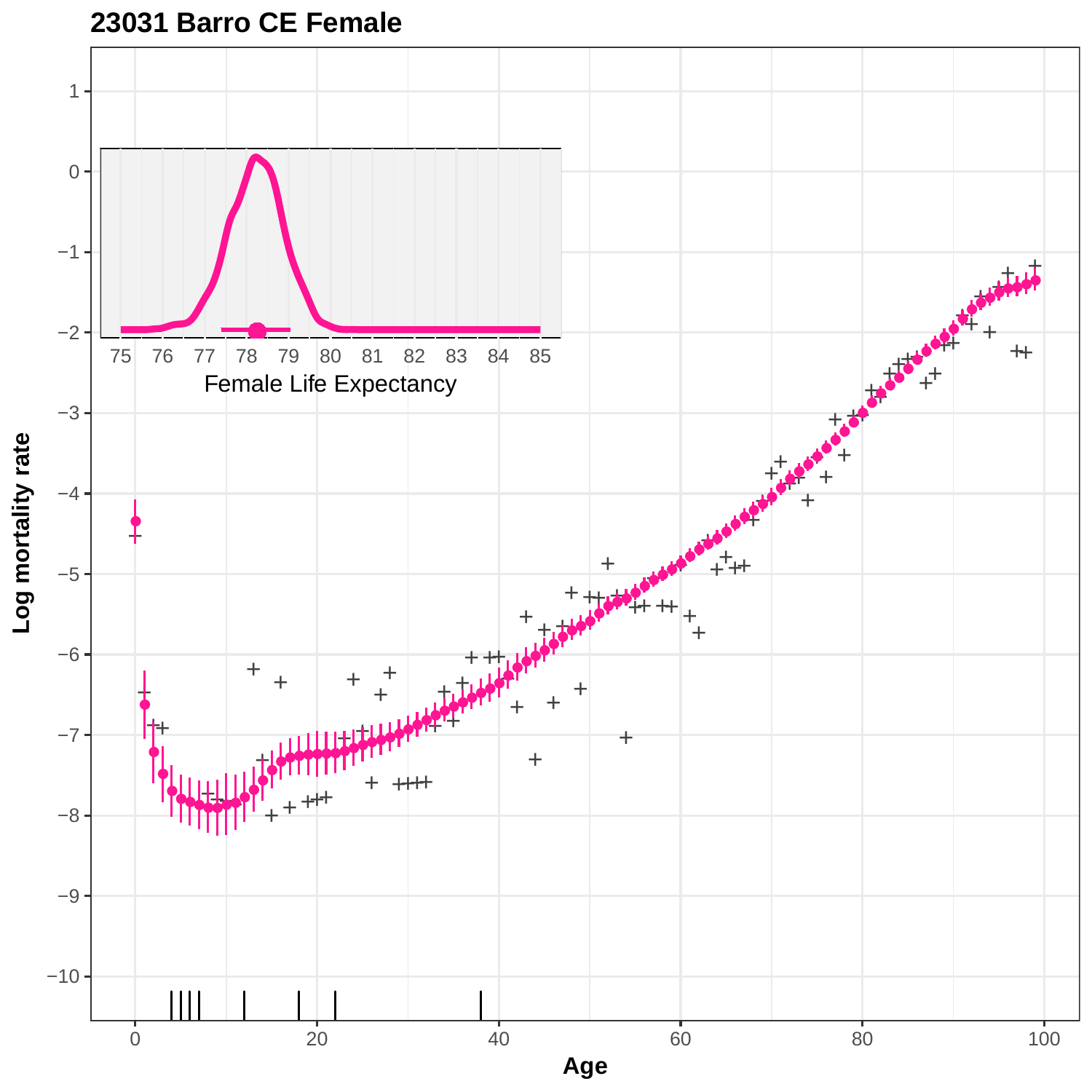![](_page_31_Figure_0.jpeg)